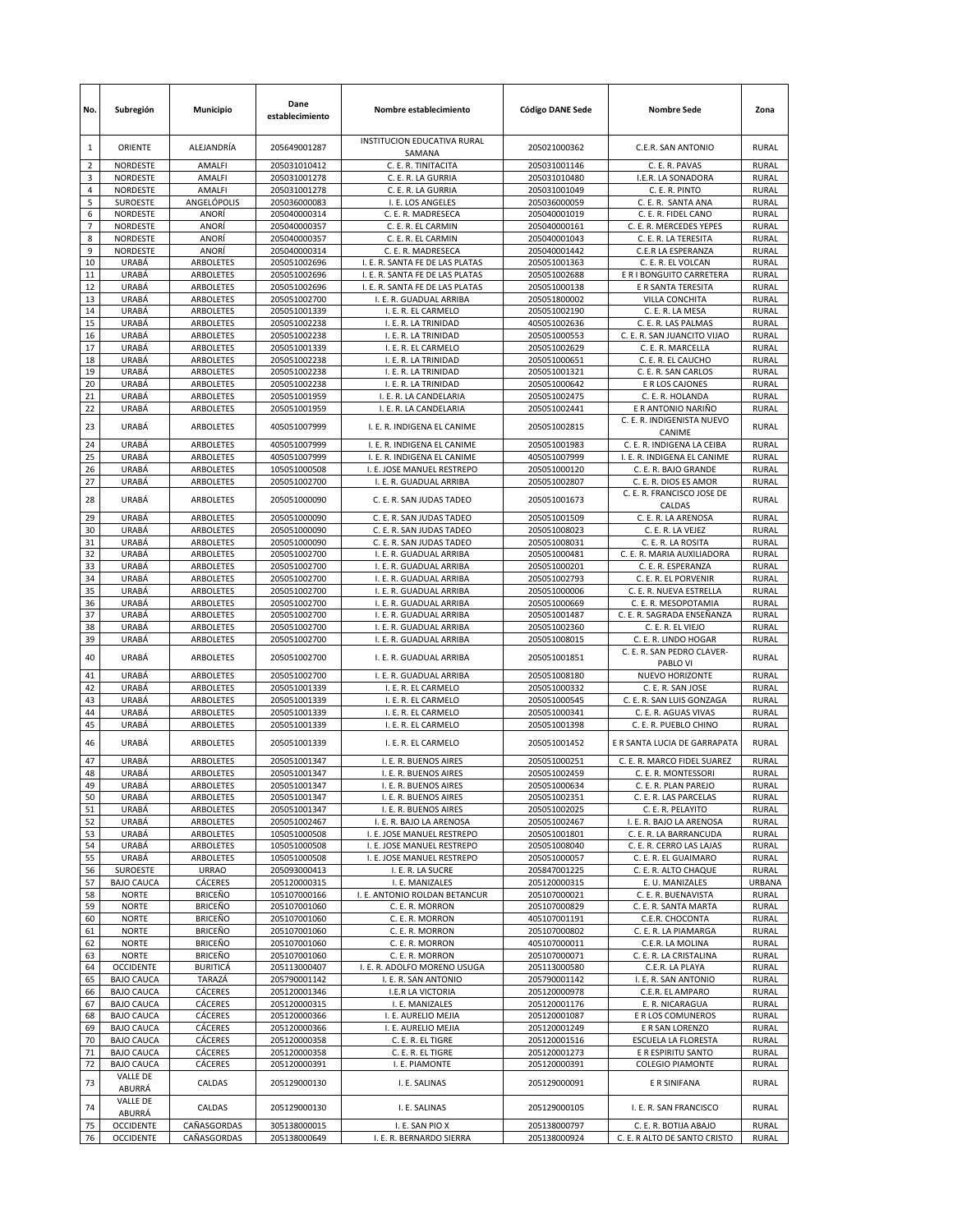| No.        | Subregión                              | Municipio                            | Dane<br>establecimiento      | Nombre establecimiento                                         | <b>Código DANE Sede</b>      | <b>Nombre Sede</b>                                         | Zona                         |
|------------|----------------------------------------|--------------------------------------|------------------------------|----------------------------------------------------------------|------------------------------|------------------------------------------------------------|------------------------------|
| 77         | MAGDALENA<br><b>MEDIO</b>              | CARACOLÍ                             | 205079000729                 | I. E. R. BUGA                                                  | 205142000106                 | C. E. R. HELOINA BEDOYA DE<br>VALENCIA                     | <b>RURAL</b>                 |
| 78         | MAGDALENA<br><b>MEDIO</b>              | CARACOLÍ                             | 205142000271                 | C. E. R. LA MARIA                                              | 205142000301                 | C. E. R. ATANASIO GIRARDOT                                 | RURAL                        |
| 79         | MAGDALENA<br><b>MEDIO</b>              | CARACOLÍ                             | 205142000271                 | C. E. R. LA MARIA                                              | 205142000211                 | C. E. R. BUENOS AIRES                                      | RURAL                        |
| 80         | URABÁ                                  | CAREPA                               | 205147000457                 | I.E.R. EL CERRO                                                | 205147000643                 | C. E. R. BELENCITO<br>CENTRO EDUCATIVO RURAL               | RURAL                        |
| 81<br>82   | URABÁ<br>URABÁ                         | CAREPA<br>CAREPA                     | 205147000457<br>205147000457 | I.E.R. EL CERRO<br>I.E.R. EL CERRO                             | 205147000694<br>205147000139 | CANAL CUATRO<br>C.E.R. LA UNION                            | <b>RURAL</b><br><b>RURAL</b> |
| 83         | URABÁ                                  | CAREPA                               | 205147000457                 | I.E.R. EL CERRO                                                | 205147000660                 | C. E. R. 19 DE ENERO                                       | <b>RURAL</b>                 |
| 84         | URABÁ                                  | CAREPA                               | 105147000045                 | I. E. LUIS CARLOS GALAN SARMIENTO                              | 105147001033                 | AKAIGANA                                                   | <b>URBANA</b>                |
| 85         | URABÁ                                  | CAREPA                               | 205147000457                 | I.E.R. EL CERRO                                                | 205147000465                 | C. E. R. BOCAS DE CHIGORODO                                | <b>RURAL</b>                 |
| 86         | URABÁ                                  | CAREPA                               | 205045000363                 | I. E. R. ZUNGO EMBARCADERO                                     | 205147000554                 | CENTRO EDUCATIVO RURAL<br>CAREPITA PARTE ALTA              | RURAL                        |
| 87         | URABÁ                                  | CAREPA                               | 205045000363                 | I. E. R. ZUNGO EMBARCADERO                                     | 205147000228                 | CENTRO EDUCATIVO RURAL<br>CAREPITA                         | <b>RURAL</b>                 |
| 88         | URABÁ                                  | CAREPA                               | 205147000112                 | I. E. R. VILLA NELLY                                           | 205147000112                 | I. E. R. VILLA NELLY                                       | <b>RURAL</b>                 |
| 89<br>90   | URABÁ<br>URABÁ                         | CAREPA<br>CAREPA                     | 205147000350<br>205147000350 | I. E. R. PIEDRAS BLANCAS<br>I. E. R. PIEDRAS BLANCAS           | 205147000490<br>205147000317 | E R I CAMPAMENTO<br>C. E. R. REMEDIA POBRE                 | RURAL<br><b>RURAL</b>        |
| 91         | URABÁ                                  | CAREPA                               | 105147000738                 | C. E. R. 25 DE AGOSTO                                          | 205147000830                 | C. E. R. LA YAYA                                           | RURAL                        |
| 92         | URABÁ                                  | CAREPA                               | 105147000738                 | C. E. R. 25 DE AGOSTO                                          | 205147000252                 | E R IPANCAY                                                | <b>RURAL</b>                 |
| 93         | URABÁ                                  | CAREPA                               | 205045000363                 | I. E. R. ZUNGO EMBARCADERO                                     | 205147000333                 | E R I NUEVA ESPERANZA                                      | <b>RURAL</b>                 |
| 94         | URABÁ                                  | CAREPA                               | 205147000597                 | C. E. R. UNION QUINCE                                          | 205147000597                 | C. E. R. UNION QUINCE                                      | RURAL                        |
| 95         | URABÁ                                  | CAREPA                               | 205045000363                 | I. E. R. ZUNGO EMBARCADERO                                     | 205045000363                 | COLEGIO ZUNGO EMBARCADERO<br>I. E. ESCUELA NORMAL SUPERIOR | URBANA                       |
| 96         | <b>BAJO CAUCA</b>                      | CAUCASIA                             | 105154002274                 | I. E. ESCUELA NORMAL SUPERIOR DEL<br><b>BAJO CAUCA</b>         | 105154002274                 | DEL BAJO CAUCA                                             | <b>URBANA</b>                |
| 97<br>98   | <b>BAJO CAUCA</b><br><b>NORTE</b>      | CAUCASIA<br>YARUMAL                  | 205154001922<br>205686000011 | I. E. R. VILLA FATIMA ARRIBA<br>I. E. R. HERMINIA YEPES CORREA | 205154001922<br>405887000000 | I. E. R. VILLA FATIMA ARRIBA<br>C. E. R. LOS POMOS         | <b>RURAL</b><br><b>RURAL</b> |
| 99         | <b>BAJO CAUCA</b>                      | CAUCASIA                             | 205154000896                 | I. E. MARGENTO                                                 | 205154001647                 | E R SANTA ISABEL                                           | <b>RURAL</b>                 |
| 100        | <b>BAJO CAUCA</b>                      | CAUCASIA                             | 205154000896                 | I. E. MARGENTO                                                 | 205154001311                 | E R I LA TRINIDAD                                          | RURAL                        |
| 101        | <b>BAJO CAUCA</b>                      | CAUCASIA                             | 205154000896                 | I. E. MARGENTO                                                 | 205154000543                 | E R RISARALDA                                              | <b>RURAL</b>                 |
| 102        | <b>BAJO CAUCA</b>                      | CAUCASIA                             | 205154000896                 | I. E. MARGENTO                                                 | 205154001761                 | C E R LA UNION                                             | RURAL                        |
| 103<br>104 | <b>BAJO CAUCA</b><br><b>BAJO CAUCA</b> | CAUCASIA<br>CAUCASIA                 | 205154000896<br>205154000128 | I. E. MARGENTO<br>C. E. R. RIVERAS DEL CAUCA                   | 205154001515<br>205154000136 | E R I VILLA DEL SOCORRO<br>E R LOS MEDIOS                  | RURAL<br><b>RURAL</b>        |
| 105        | <b>BAJO CAUCA</b>                      | CAUCASIA                             | 205154000993                 | C. E. R. KILOMETRO 18                                          | 205154000161                 | E R I SANTO DOMINGO                                        | <b>RURAL</b>                 |
| 106        | <b>BAJO CAUCA</b>                      | CAUCASIA                             | 205154000993                 | C. E. R. KILOMETRO 18                                          | 205154000101                 | E R EL CORCOVADO                                           | RURAL                        |
| 107        | <b>BAJO CAUCA</b>                      | CAUCASIA                             | 205154000993                 | C. E. R. KILOMETRO 18                                          | 205154001159                 | E R I LAS MERCEDES                                         | RURAL                        |
| 108<br>109 | <b>BAJO CAUCA</b><br><b>BAJO CAUCA</b> | CAUCASIA<br>CAUCASIA                 | 205154000993<br>205154000993 | C. E. R. KILOMETRO 18<br>C. E. R. KILOMETRO 18                 | 205154000527<br>205154001043 | C. E. R. CRISTO SALVADOR<br>E R EL BRASIL                  | RURAL<br><b>RURAL</b>        |
| 110        | <b>BAJO CAUCA</b>                      | CAUCASIA                             | 205154000993                 | C. E. R. KILOMETRO 18                                          | 205154001353                 | E.R. SANTA INÉS                                            | <b>RURAL</b>                 |
| 111        | <b>BAJO CAUCA</b>                      | CAUCASIA                             | 205154000993                 | C. E. R. KILOMETRO 18                                          | 205154800019                 | <b>CORRALES NEGROS</b>                                     | <b>RURAL</b>                 |
| 112        | <b>BAJO CAUCA</b>                      | CAUCASIA                             | 205154000471                 | C. E. R. ALTO CACERI                                           | 205154001361                 | E R SIMON BOLIVAR                                          | RURAL                        |
| 113<br>114 | <b>BAJO CAUCA</b><br><b>BAJO CAUCA</b> | CAUCASIA<br>CAUCASIA                 | 205895000478<br>205895000478 | C. E. R. 20 DE JULIO<br>C. E. R. 20 DE JULIO                   | 205154001795<br>205120001397 | E R I LUIS LOPEZ DE MESA<br>E R I SANTA TERESITA           | RURAL<br><b>RURAL</b>        |
|            |                                        |                                      |                              |                                                                |                              |                                                            |                              |
| 115        | <b>BAJO CAUCA</b>                      | CAUCASIA                             | 205154800035                 | I. E. R INDIGENA TRANQUILINO ROSARIO                           | 205154800043                 | C.E.R.I LUIS MARTINEZ                                      | RURAL                        |
| 116<br>117 | <b>BAJO CAUCA</b><br><b>BAJO CAUCA</b> | CAUCASIA<br>CAUCASIA                 | 205154800035<br>205154000471 | I. E. R INDIGENA TRANQUILINO ROSARIO<br>C. E. R. ALTO CACERI   | 205154800060<br>205154001205 | <b>C.E.R.I ANTONIO BELTRAN</b><br>E R LA GARRAPATA         | RURAL<br><b>RURAL</b>        |
| 118        | URABÁ                                  | <b>CHIGORODÓ</b>                     | 205172000267                 | I. E. R. NEL UPEGUI                                            | 205172000267                 | I. E. R. NEL UPEGUI                                        | RURAL                        |
| 119        | URABÁ                                  | <b>CHIGORODÓ</b>                     | 205172000267                 | I. E. R. NEL UPEGUI                                            | 205172001344                 | C. E. R. SADEM GUACAMAYAS                                  | RURAL                        |
| 120        | URABA                                  | <b>CHIGORODO</b>                     | 205172000267                 | I. E. R. NEL UPEGUI                                            | 205172000615                 | C. E. R. CHIRIDO                                           | RURAL                        |
| 121        | URABÁ                                  | <b>CHIGORODÓ</b>                     | 205172000267                 | I. E. R. NEL UPEGUI                                            | 205172001042                 | C. E. R. REMIGIO                                           | <b>RURAL</b>                 |
| 122<br>123 | URABÁ<br>URABÁ                         | CHIGORODÓ<br><b>CHIGORODÓ</b>        | 205172000267<br>205172000267 | I. E. R. NEL UPEGUI<br>I. E. R. NEL UPEGUI                     | 205172000399<br>205172007733 | C. E. R. SADEN LA CANDELARIA<br>C.E.R. VERACRUZ UNO        | <b>RURAL</b><br><b>RURAL</b> |
| 124        | URABÁ                                  | <b>CHIGORODÓ</b>                     | 105172000629                 | I. E. JUAN EVANGELISTA BERRIO                                  | 105172007526                 | E U I BRISAS DE LA CASTELLANA                              | URBANA                       |
| 125        | URABÁ                                  | CHIGORODÓ                            | 205172000267                 | I. E. R. NEL UPEGUI                                            | 205172000771                 | C. E. R. BOHIOS                                            | <b>RURAL</b>                 |
| 126        | URABÁ                                  | <b>CHIGORODÓ</b>                     | 205172000267                 | I. E. R. NEL UPEGUI                                            | 405172001254                 | C.E.R. QUEBRADA HONDA                                      | <b>RURAL</b>                 |
| 127        | URABÁ<br>URABÁ                         | <b>CHIGORODÓ</b><br><b>CHIGORODÓ</b> | 205172000267<br>205172001484 | I. E. R. NEL UPEGUI<br>I. E. R. CELESTINO DIAZ                 | 205172000259<br>205172001352 | C. E. R. EL PLATANO                                        | RURAL<br>RURAL               |
| 128<br>129 | URABÁ                                  | <b>CHIGORODÓ</b>                     | 205172001484                 | I. E. R. CELESTINO DIAZ                                        | 205172000836                 | C. E. R. SAN BARTOLO<br>C. E. R. LA MAPORITA               | <b>RURAL</b>                 |
| 130        | URABÁ                                  | CHIGORODÓ                            | 205172000208                 | C. E. R. EL BIJAO                                              | 205172000984                 | C. E. R. RIPEA                                             | <b>RURAL</b>                 |
| 131        | URABÁ                                  | <b>CHIGORODÓ</b>                     | 205172000208                 | C. E. R. EL BIJAO                                              | 205172000089                 | C. E. R. EL VENADO                                         | <b>RURAL</b>                 |
| 132        | URABÁ                                  | <b>CHIGORODÓ</b>                     | 205172000267                 | I. E. R. NEL UPEGUI                                            | 205172000828                 | C. E. R. CHAMPITAS                                         | <b>RURAL</b>                 |
| 133<br>134 | URABÁ<br>URABÁ                         | <b>CHIGORODÓ</b><br><b>CHIGORODÓ</b> | 205172000267<br>205172000208 | I. E. R. NEL UPEGUI<br>C. E. R. EL BIJAO                       | 205172000941<br>205172000186 | C. E. R. MALAGON<br>C. E. R. MANUEL GOMEZ                  | <b>RURAL</b><br><b>RURAL</b> |
| 135        | SUROESTE                               | CIUDAD BOLÍVAR                       | 205101000355                 | I. E. R. FARALLONES                                            | 205101000631                 | C. E. R. RICARDO GONZALEZ                                  | <b>RURAL</b>                 |
| 136        | SUROESTE                               | CIUDAD BOLÍVAR                       | 105101000717                 | I. E. JOSE MARIA HERRAN                                        | 205101000118                 | C. E. R. GABRIELA GONZALEZ                                 | <b>RURAL</b>                 |
| 137        | ORIENTE                                | COCORNÁ                              | 205197000687                 | C. E. R. PAILANIA                                              | 205197000369                 | C. E. R. SAN MARTIN                                        | <b>RURAL</b>                 |
| 138<br>139 | ORIENTE<br>ORIENTE                     | COCORNÁ<br>CONCEPCIÓN                | 205197000687<br>105206000186 | C. E. R. PAILANIA<br>I. E. PRESBITERO LIBARDO AGUIRRE          | 205197000181<br>205206000075 | C. E. R. EL HIGUERON<br>C. E. R. LA CEJITA                 | RURAL<br><b>RURAL</b>        |
| 140        | SUROESTE                               | CONCORDIA                            | 205209000246                 | C. E. R. CASA GRANDE                                           | 205209000173                 | C.E.R. MATA DE MONTE                                       | <b>RURAL</b>                 |
| 141        | SUROESTE                               | CONCORDIA                            | 205209000246                 | C. E. R. CASA GRANDE                                           | 205209000246                 | C. E. R. CASA GRANDE                                       | <b>RURAL</b>                 |
| 142        | <b>OCCIDENTE</b>                       | DABEIBA                              | 205234000366                 | I. E. R. URAMA                                                 | 205234001427                 | C. E. R. LA ARGELIA                                        | RURAL                        |
| 143        | <b>OCCIDENTE</b>                       | DABEIBA                              | 205234001672                 | I. E. R. INDIGENISTA LLANO GORDO                               | 205234800044                 | C.E.R.I ERUPUMA                                            | RURAL                        |
| 144        | <b>OCCIDENTE</b>                       | DABEIBA                              | 205234001672                 | I. E. R. INDIGENISTA LLANO GORDO                               | 205234800052                 | C.E.R.I NENDO                                              | <b>RURAL</b>                 |
| 145        | <b>OCCIDENTE</b>                       | DABEIBA                              | 205234001672                 | I. E. R. INDIGENISTA LLANO GORDO                               | 205234800028                 | C.E.R.I DOERUIBI                                           | RURAL                        |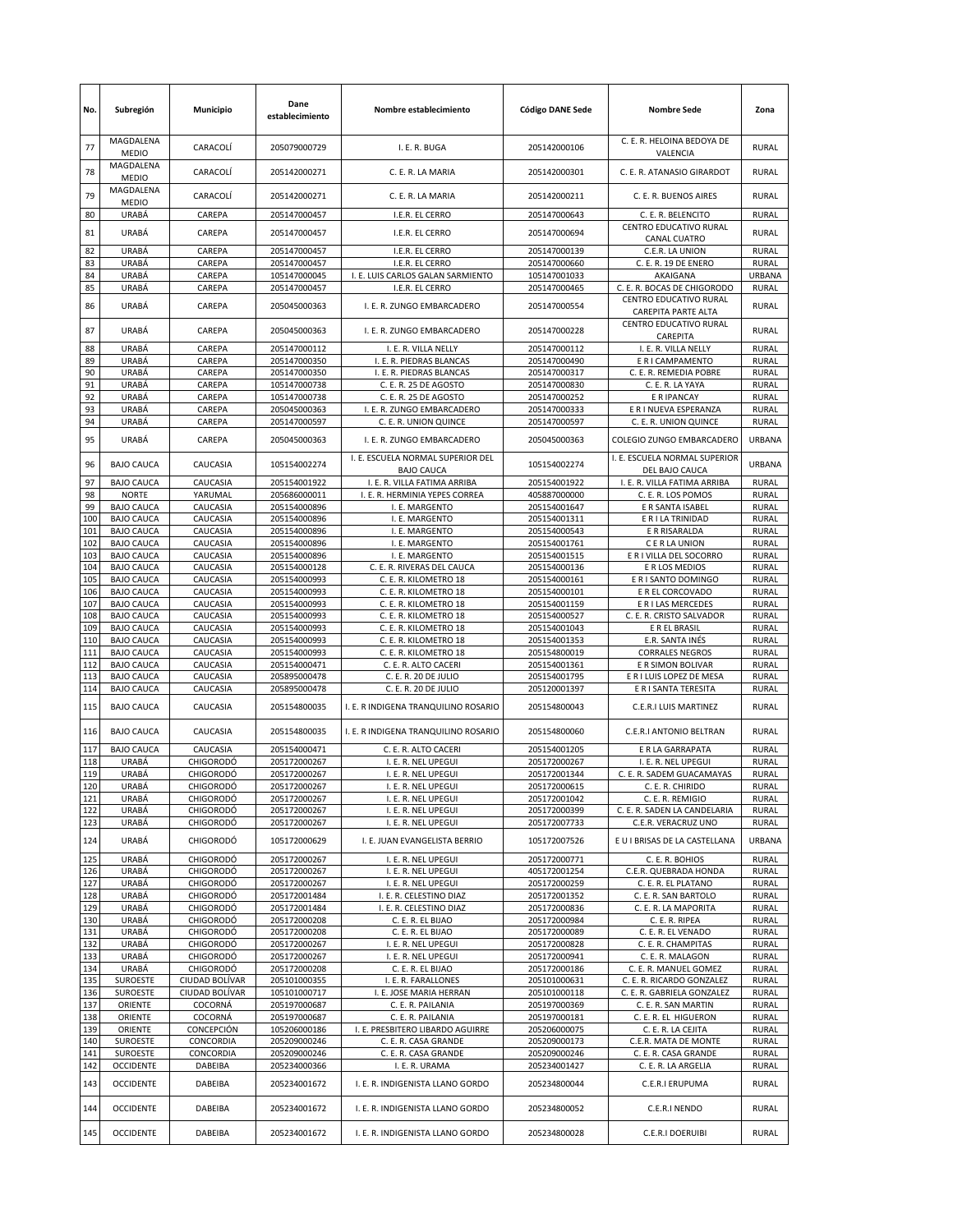| No.        | Subregión                              | <b>Municipio</b>                   | Dane<br>establecimiento      | Nombre establecimiento                                              | <b>Código DANE Sede</b>      | <b>Nombre Sede</b>                                    | Zona                  |
|------------|----------------------------------------|------------------------------------|------------------------------|---------------------------------------------------------------------|------------------------------|-------------------------------------------------------|-----------------------|
| 146        | <b>OCCIDENTE</b>                       | DABEIBA                            | 205234001672                 | I. E. R. INDIGENISTA LLANO GORDO                                    | 205234800087                 | C.E.R.I PIEDRAS BLANCAS                               | <b>RURAL</b>          |
| 147        | <b>OCCIDENTE</b>                       | DABEIBA                            | 205234001672                 | I. E. R. INDIGENISTA LLANO GORDO                                    | 205234800001                 | C.E.R.I KATUMBA BI                                    | <b>RURAL</b>          |
| 148        | <b>OCCIDENTE</b>                       | DABEIBA                            | 205234001672                 | I. E. R. INDIGENISTA LLANO GORDO                                    | 205234800036                 | C.E.R.I TUGURIDO GRANDE                               | <b>RURAL</b>          |
| 149        | <b>OCCIDENTE</b>                       | DABEIBA                            | 205234000366                 | I. E. R. URAMA                                                      | 205234002032                 | E R I SAN IGNACIO                                     | <b>RURAL</b>          |
| 150        | <b>OCCIDENTE</b>                       | DABEIBA                            | 205234001672                 | I. E. R. INDIGENISTA LLANO GORDO                                    | 205234002164                 | C. E. R. INDIGENISTA DE<br>POPALITO BAJO              | <b>RURAL</b>          |
| 151        | <b>OCCIDENTE</b>                       | <b>DABEIBA</b>                     | 205234001672                 | I. E. R. INDIGENISTA LLANO GORDO                                    | 205234001559                 | C. E. R. INDIGENISTA KARRA                            | <b>RURAL</b>          |
| 152        | <b>OCCIDENTE</b>                       | DABEIBA                            | 205234001672                 | I. E. R. INDIGENISTA LLANO GORDO                                    | 205234001907                 | C. E. R. INDIGENISTA<br>AMPARRADO MEDIO               | <b>RURAL</b>          |
| 153<br>154 | <b>OCCIDENTE</b><br><b>BAJO CAUCA</b>  | DABEIBA<br><b>EL BAGRE</b>         | 105234000531<br>205250000139 | I. E. JUAN HENRIQUE WHITE<br>I. E. R. VILLA CHICA                   | 205234001168<br>205250000813 | C. E. R. EL PITAL<br>C. E. R. BORRACHERA              | RURAL<br><b>RURAL</b> |
| 155        | <b>BAJO CAUCA</b>                      | <b>EL BAGRE</b>                    | 205250000139                 | I. E. R. VILLA CHICA                                                | 205250001348                 | C. E. R. ESPERANZA #2                                 | <b>RURAL</b>          |
| 156        | <b>BAJO CAUCA</b>                      | <b>EL BAGRE</b>                    | 205250000139                 | I. E. R. VILLA CHICA                                                | 205250002808                 | LA CHAPARROSA                                         | <b>RURAL</b>          |
| 157        | <b>BAJO CAUCA</b>                      | <b>EL BAGRE</b>                    | 205250000139                 | I. E. R. VILLA CHICA                                                | 405250000073                 | <b>BROJOLÁ</b>                                        | RURAL                 |
| 158        | <b>BAJO CAUCA</b>                      | <b>EL BAGRE</b>                    | 205250000139                 | I. E. R. VILLA CHICA                                                | 205250001437                 | LA CHIRITA                                            | RURAL                 |
| 159        | <b>BAJO CAUCA</b>                      | <b>EL BAGRE</b>                    | 205250001739                 | I. E. R. PUERTO LOPEZ                                               | 205250001704                 | E R I BOCAS DE LAS NEGRAS                             | <b>RURAL</b>          |
| 160        | <b>BAJO CAUCA</b>                      | <b>EL BAGRE</b>                    | 205250001739                 | I. E. R. PUERTO LOPEZ                                               | 205250000376                 | E R LAS NEGRITAS                                      | RURAL                 |
| 161        | <b>BAJO CAUCA</b>                      | <b>EL BAGRE</b>                    | 205250001739                 | I. E. R. PUERTO LOPEZ                                               | 205250000864                 | E R I NEGRAS INTERMEDIAS                              | <b>RURAL</b>          |
| 162<br>163 | <b>BAJO CAUCA</b><br><b>BAJO CAUCA</b> | EL BAGRE<br><b>EL BAGRE</b>        | 205250000104<br>205250000104 | I. E. R. LA ARENOSA<br>I. E. R. LA ARENOSA                          | 205250000619<br>205250800011 | C. E. R. SANTA BARBARA<br>RALITO                      | RURAL<br>RURAL        |
| 164        | <b>BAJO CAUCA</b>                      | <b>EL BAGRE</b>                    | 205250000104                 | I. E. R. LA ARENOSA                                                 | 205250002735                 | C.E.R. MEDIOS DE MANICERIA                            | <b>RURAL</b>          |
| 165        | <b>BAJO CAUCA</b>                      | <b>EL BAGRE</b>                    | 205250000104                 | I. E. R. LA ARENOSA                                                 | 205250002697                 | C.E.R ALTO SABALITO                                   | <b>RURAL</b>          |
| 166        | <b>BAJO CAUCA</b>                      | <b>EL BAGRE</b>                    | 205250000104                 | I. E. R. LA ARENOSA                                                 | 205250001305                 | C.E.R EL CORAL                                        | <b>RURAL</b>          |
| 167        | <b>BAJO CAUCA</b>                      | <b>EL BAGRE</b>                    | 205250000104                 | I. E. R. LA ARENOSA                                                 | 205250001909                 | C.E.R LA CINCO                                        | RURAL                 |
| 168        | <b>BAJO CAUCA</b>                      | <b>EL BAGRE</b>                    | 205250000104                 | I. E. R. LA ARENOSA                                                 | 205250001569                 | C.E.R. SANTA BARBARITA                                | RURAL                 |
| 169        | <b>BAJO CAUCA</b>                      | <b>EL BAGRE</b>                    | 205250000104                 | I. E. R. LA ARENOSA                                                 | 205250800003                 | CAÑO SECO                                             | <b>RURAL</b>          |
| 170        | <b>BAJO CAUCA</b>                      | <b>EL BAGRE</b>                    | 205250000104                 | I. E. R. LA ARENOSA                                                 | 205250002743                 | C.E.R. LA PRIMAVERA                                   | RURAL                 |
| 171<br>172 | <b>BAJO CAUCA</b><br><b>BAJO CAUCA</b> | <b>EL BAGRE</b>                    | 205250000597                 | C. E. R. EL REAL                                                    | 205250000244<br>205250001739 | C. E. R. SANTA ISABEL                                 | <b>RURAL</b><br>RURAL |
| 173        | <b>SUROESTE</b>                        | <b>EL BAGRE</b><br><b>FREDONIA</b> | 205250001739<br>205282000513 | I. E. R. PUERTO LOPEZ<br>I. E. DE MINAS                             | 205282000416                 | <b>COLEGIO PUERTO LOPEZ</b><br>C. E. R. COMBIA GRANDE | RURAL                 |
| 174        | <b>OCCIDENTE</b>                       | <b>FRONTINO</b>                    | 205284000120                 | I. E. R. NOBOGACITA                                                 | 205284000103                 | C.E.R PIEDRAS BLANCAS                                 | <b>RURAL</b>          |
| 175        | <b>OCCIDENTE</b>                       | <b>FRONTINO</b>                    | 205284000162                 | I. E. R. LA BLANQUITA DEL MURRI                                     | 205284001606                 | C. E. R. CHIMURRO                                     | <b>RURAL</b>          |
| 176        | <b>OCCIDENTE</b>                       | <b>FRONTINO</b>                    | 205284000162                 | I. E. R. LA BLANQUITA DEL MURRI                                     | 205284001258                 | C. E. R. JULIO CHIQUITO (MURRI)                       | <b>RURAL</b>          |
| 177        | <b>OCCIDENTE</b>                       | <b>FRONTINO</b>                    | 205284000162                 | I. E. R. LA BLANQUITA DEL MURRI                                     | 205284001096                 | C. E. R. CHONTADURO MURRI                             | RURAL                 |
| 178        | <b>OCCIDENTE</b>                       | <b>FRONTINO</b>                    | 205284000162                 | I. E. R. LA BLANQUITA DEL MURRI<br>I. E. AGROPECUARIA PEDRO ANTONIO | 205284001711                 | C.E.R LA ÑAME                                         | <b>RURAL</b>          |
| 179        | <b>OCCIDENTE</b>                       | <b>FRONTINO</b>                    | 105284000788                 | ELEJALDE                                                            | 205284001215                 | C. E. R. VENADOS ARRIBA                               | <b>RURAL</b>          |
| 180<br>181 | <b>OCCIDENTE</b><br><b>OCCIDENTE</b>   | <b>FRONTINO</b><br><b>FRONTINO</b> | 105284000214<br>105284000214 | I. E. MANUEL ANTONIO TORO<br>I. E. MANUEL ANTONIO TORO              | 205284000863<br>205284000847 | C. E. R. MURINDO<br>C. E. R. BARRANCAS                | <b>RURAL</b><br>RURAL |
| 182        | <b>OCCIDENTE</b>                       | <b>FRONTINO</b>                    | 205284001134                 | C. E. R. INDIGENA DE GARZON PEGADO                                  | 205284001126                 | C. E. R. INDIGENA ATAUSI                              | <b>RURAL</b>          |
| 183        | <b>OCCIDENTE</b>                       | <b>FRONTINO</b>                    | 205284001134                 | C. E. R. INDIGENA DE GARZON PEGADO                                  | 205284001312                 | C. E. R. INDIGENISTA JULIO<br>GRANDE (AMOR-LA MARINA) | <b>RURAL</b>          |
| 184        | <b>OCCIDENTE</b>                       | <b>FRONTINO</b>                    | 205284001134                 | C. E. R. INDIGENA DE GARZON PEGADO                                  | 205284001011                 | C.E.R. INDIGENISTA JENATURADO<br><b>MURRI</b>         | <b>RURAL</b>          |
| 185        | <b>OCCIDENTE</b>                       | <b>FRONTINO</b>                    | 205284001134                 | C. E. R. INDIGENA DE GARZON PEGADO                                  | 205284001002                 | C. E. R. CAÑAVERALES                                  | RURAL                 |
| 186        | OCCIDENTE                              | <b>FRONTINO</b>                    | 205284001134                 | C. E. R. INDIGENA DE GARZON PEGADO                                  | 205284001452                 | C. E. R. INDIGENISTA CALICHE                          | RURAL                 |
| 187        | <b>OCCIDENTE</b>                       | <b>FRONTINO</b>                    | 205284001134                 | C. E. R. INDIGENA DE GARZON PEGADO                                  | 205284001070                 | C. E. R. INDIGENISTA NUSIDO                           | <b>RURAL</b>          |
| 188        | <b>OCCIDENTE</b>                       | <b>FRONTINO</b>                    | 205284001134                 | C. E. R. INDIGENA DE GARZON PEGADO                                  | 205284001223                 | C. E. R. QUIPARADO BAJO                               | RURAL                 |
| 189        | <b>OCCIDENTE</b>                       | <b>FRONTINO</b>                    | 205284001134                 | C. E. R. INDIGENA DE GARZON PEGADO                                  | 205284001291                 | C. E. R. INDIGENISTA CUEVAS                           | RURAL                 |
| 190        | <b>OCCIDENTE</b>                       | <b>FRONTINO</b>                    | 205284001134                 | C. E. R. INDIGENA DE GARZON PEGADO                                  | 205284001282                 | C. E. R. INDIGENISTA PANTANOS-<br><b>ANTADOCITO</b>   | RURAL                 |
| 191        | <b>OCCIDENTE</b>                       | <b>FRONTINO</b>                    | 205284001134                 | C. E. R. INDIGENA DE GARZON PEGADO                                  | 205284001461                 | C. E. R. INDIGENISTA<br>AMPARRADO ALTO                | RURAL                 |
| 192        | <b>OCCIDENTE</b>                       | <b>FRONTINO</b>                    | 205284001134                 | C. E. R. INDIGENA DE GARZON PEGADO                                  | 205284001541                 | C. E. R. INDIGENISTA NEVATA                           | RURAL                 |
| 193        | <b>OCCIDENTE</b>                       | <b>FRONTINO</b>                    | 205284001134                 | C. E. R. INDIGENA DE GARZON PEGADO                                  | 205284001304                 | C. E. R. INDIGENISTA SAN MIGUEL                       | RURAL                 |
| 194        | <b>OCCIDENTE</b>                       | <b>FRONTINO</b>                    | 205284001134                 | C. E. R. INDIGENA DE GARZON PEGADO                                  | 205284001045                 | C.E.R. INDIGENISTA CHUSCAL DE<br><b>MURRI</b>         | RURAL                 |
| 195        | <b>OCCIDENTE</b>                       | <b>FRONTINO</b>                    | 205284001134                 | C. E. R. INDIGENA DE GARZON PEGADO                                  | 205284000952                 | C. E. R. INDIGENISTA CARAUTA                          | RURAL                 |
| 196        | <b>OCCIDENTE</b>                       | <b>FRONTINO</b>                    | 205284001134                 | C. E. R. INDIGENA DE GARZON PEGADO                                  | 205284800002                 | <b>GUAVINA</b>                                        | RURAL                 |
| 197        | <b>OCCIDENTE</b>                       | <b>FRONTINO</b>                    | 205284001134                 | C. E. R. INDIGENA DE GARZON PEGADO                                  | 205284800096                 | <b>JULIO CHIQUITO</b>                                 | RURAL                 |
| 198        | <b>OCCIDENTE</b>                       | <b>FRONTINO</b>                    | 205284001134                 | C. E. R. INDIGENA DE GARZON PEGADO                                  | 205284800088                 | PRADERA                                               | RURAL                 |
| 199        | <b>OCCIDENTE</b>                       | <b>FRONTINO</b>                    | 205284001134                 | C. E. R. INDIGENA DE GARZON PEGADO                                  | 205284800061                 | SAN MATEO BAJO                                        | RURAL                 |
| 200        | <b>OCCIDENTE</b>                       | <b>FRONTINO</b>                    | 205284001134                 | C. E. R. INDIGENA DE GARZON PEGADO                                  | 205284800045                 | CURBATA                                               | RURAL                 |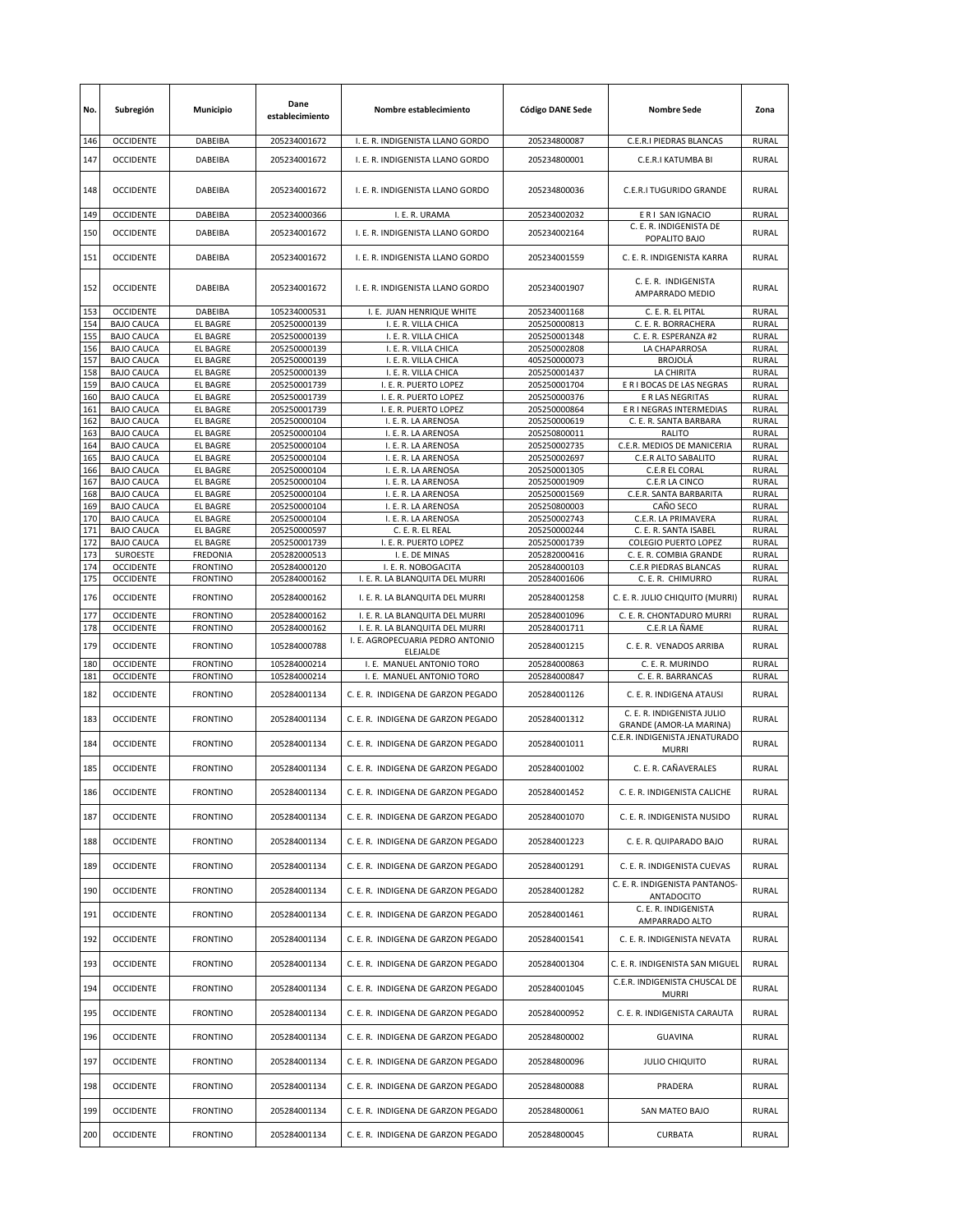| No.        | Subregión                            | Municipio                                | Dane<br>establecimiento      | Nombre establecimiento                                           | <b>Código DANE Sede</b>      | <b>Nombre Sede</b>                                            | Zona                         |
|------------|--------------------------------------|------------------------------------------|------------------------------|------------------------------------------------------------------|------------------------------|---------------------------------------------------------------|------------------------------|
| 201        | <b>OCCIDENTE</b>                     | <b>FRONTINO</b>                          | 205284001134                 | C. E. R. INDIGENA DE GARZON PEGADO                               | 205284800011                 | <b>ADAN</b>                                                   | <b>RURAL</b>                 |
| 202        | <b>OCCIDENTE</b>                     | <b>FRONTINO</b>                          | 205284001134                 | C. E. R. INDIGENA DE GARZON PEGADO                               | 205284800070                 | SALADO CHONTADURO                                             | RURAL                        |
| 203        | <b>OCCIDENTE</b>                     | <b>FRONTINO</b>                          | 205284001134                 | C. E. R. INDIGENA DE GARZON PEGADO                               | 205284800037                 | LANO                                                          | <b>RURAL</b>                 |
| 204        | <b>OCCIDENTE</b>                     | <b>FRONTINO</b>                          | 205284001134                 | C. E. R. INDIGENA DE GARZON PEGADO                               | 205284800053                 | QUIPARADO ALTO                                                | RURAL                        |
| 205        | <b>OCCIDENTE</b>                     | <b>FRONTINO</b>                          | 205284001134                 | C. E. R. INDIGENA DE GARZON PEGADO                               | 205284800100                 | LLANO RIO VERDE                                               | RURAL                        |
| 206        | <b>OCCIDENTE</b>                     | <b>FRONTINO</b>                          | 205284001134                 | C. E. R. INDIGENA DE GARZON PEGADO                               | 205284800029                 | <b>AGUAS CLARAS</b>                                           | RURAL                        |
| 207<br>208 | <b>OCCIDENTE</b><br><b>OCCIDENTE</b> | <b>FRONTINO</b><br><b>FRONTINO</b>       | 205284000120<br>105284000575 | I. E. R. NOBOGACITA<br>I. E. LAS MERCEDES                        | 205284000006<br>205284000677 | C. E. R. ASIDO<br>C. E. R. CHUSCAL                            | <b>RURAL</b><br>RURAL        |
| 209        | <b>OCCIDENTE</b>                     | <b>FRONTINO</b>                          | 205284001134                 | C. E. R. INDIGENA DE GARZON PEGADO                               | 205284001134                 | C. E. R. INDIGENA DE GARZON<br>PEGADO                         | <b>RURAL</b>                 |
| 210<br>211 | <b>NORTE</b><br><b>NORTE</b>         | <b>GÓMEZ PLATA</b><br><b>GÓMEZ PLATA</b> | 205310000362<br>205310000362 | C. E. R. LA ESTRELLA<br>C. E. R. LA ESTRELLA                     | 205310000044<br>205310000087 | C. E. R. ERNESTINA PALACIO<br>C. E. R. EL CERRO               | RURAL<br><b>RURAL</b>        |
| 212        | ORIENTE                              | <b>GUARNE</b>                            | 105318000049                 | I. E. SANTO TOMAS DE AQUINO                                      | 205318000353                 | C. E. R. MONTAÑES ABAJO                                       | RURAL                        |
| 213        | <b>OCCIDENTE</b>                     | <b>HELICONIA</b>                         | 205347000095                 | I. E. R. ALTO DEL CORRAL                                         | 205347000079                 | C. E. R. SANTA ISABEL                                         | RURAL                        |
| 214        | <b>NORTE</b>                         | <b>ITUANGO</b>                           | 205361000324                 | I. E. R. JOSE FELIX DE RESTREPO                                  | 205361002246                 | C. E. R. MONTE ALTO                                           | <b>RURAL</b>                 |
| 215        | <b>NORTE</b>                         | <b>ITUANGO</b>                           | 205361000197                 | I. E. JESUS MARIA VALLE JARAMILLO                                | 205361001541                 | C. E. R. TRAVESIAS                                            | <b>RURAL</b>                 |
| 216        | <b>NORTE</b><br><b>VALLE DE</b>      | <b>ITUANGO</b>                           | 205361001924                 | C. E. R. INDIGENISTA SAN MATIAS                                  | 205361001924                 | C. E. R. INDIGENISTA SAN MATIAS                               | RURAL                        |
| 217        | ABURRÁ<br>MAGDALENA                  | LA ESTRELLA                              | 205380000050                 | I. E. ANA EVA ESCOBAR GONZALEZ                                   | 205380000050                 | I. E. ANA EVA ESCOBAR                                         | URBANA                       |
| 218        | <b>MEDIO</b>                         | MACEO                                    | 205425000111                 | I. E. R. CRISTO REY                                              | 205425000005                 | C. E. R. SANTA BARBARA                                        | RURAL                        |
| 219        | MAGDALENA<br><b>MEDIO</b>            | MACEO                                    | 205425000111                 | I. E. R. CRISTO REY                                              | 205425000421                 | C. E. R. SAN ANTONIO                                          | RURAL                        |
| 220        | MAGDALENA<br><b>MEDIO</b>            | MACEO                                    | 105425000019                 | I. E. FILIBERTO RESTREPO SIERRA                                  | 205425000129                 | C. E. R. GUARDASOL                                            | RURAL                        |
| 221        | URABÁ                                | <b>MURINDÓ</b>                           | 105475000125                 | I. E. MURINDO                                                    | 205475800002                 | C.E.R MURINDO VIEJO                                           | RURAL                        |
| 222<br>223 | URABÁ<br>URABÁ                       | <b>MURINDÓ</b><br><b>MURINDÓ</b>         | 105475000125<br>105475000125 | I. E. MURINDO<br>I. E. MURINDO                                   | 205475800011<br>205475000456 | C.E.R PRIMAVERA<br>C. E. R. EL CANAL                          | <b>RURAL</b><br><b>RURAL</b> |
| 224        | URABÁ                                | <b>MURINDÓ</b>                           | 105475000125                 | I. E. MURINDO                                                    | 205475000154                 | C. E. R. BEBARAMEÑO                                           | <b>RURAL</b>                 |
| 225        | URABÁ                                | <b>MURINDÓ</b>                           | 105475000125                 | I. E. MURINDO                                                    | 205475000278                 | C. E. R. BARTOLO                                              | RURAL                        |
| 226        | URABÁ                                | <b>MURINDÓ</b>                           | 105475000125                 | I. E. MURINDO                                                    | 205475000235                 | C. E. R. TURRIQUITADO                                         | RURAL                        |
| 227        | URABÁ                                | <b>MURINDÓ</b>                           | 105475000125                 | I. E. MURINDO                                                    | 205475000529                 | CENTRO EDUCATIVO RURAL<br>GUAMAL                              | RURAL                        |
| 228        | URABÁ                                | <b>MURINDÓ</b>                           | 105475000125                 | I. E. MURINDO                                                    | 205475000448                 | C. E. R. SANTA FE DE MURINDO                                  | <b>RURAL</b>                 |
| 229        | URABÁ                                | <b>MURINDÓ</b>                           | 105475000125                 | I. E. MURINDO                                                    | 205475000031                 | C. E. R. OPOGADO                                              | RURAL                        |
| 230        | URABÁ                                | MURINDÓ                                  | 105475000125                 | I. E. MURINDO                                                    | 205475000251                 | C. E. R. CAMPO ALEGRE                                         | RURAL                        |
| 231        | URABÁ                                | <b>MURINDÓ</b>                           | 205475000332                 | C. E. R. INDIGENISTA CHAGERADO                                   | 205475000332                 | C. E. R. INDIGENISTA CHAGERADO<br>C. E. R. INDIG TURRIQUITADO | <b>RURAL</b>                 |
| 232        | URABÁ                                | <b>MURINDÓ</b>                           | 205475000332                 | C. E. R. INDIGENISTA CHAGERADO                                   | 205475000286                 | <b>ALTO</b><br>C. E. R. INDIGENISTA                           | <b>RURAL</b>                 |
| 233        | URABÁ                                | <b>MURINDÓ</b>                           | 205475000332                 | C. E. R. INDIGENISTA CHAGERADO                                   | 205475000316                 | TURRIQUITADO - LLANO                                          | RURAL                        |
| 234<br>235 | URABÁ<br>URABÁ                       | <b>MURINDÓ</b><br><b>MURINDÓ</b>         | 205475000332<br>205475000332 | C. E. R. INDIGENISTA CHAGERADO<br>C. E. R. INDIGENISTA CHAGERADO | 205475000481<br>205475000308 | C. E. R. COREDO<br>C. E. R. INDIGENISTA ISLA                  | RURAL<br>RURAL               |
| 236        | URABÁ                                | <b>MURINDÓ</b>                           | 205475000332                 | C. E. R. INDIGENISTA CHAGERADO                                   | 205475000553                 | BACHIDUBY                                                     | RURAL                        |
| 237        | URABÁ                                | <b>MURINDÓ</b>                           | 205475000332                 | C. E. R. INDIGENISTA CHAGERADO                                   | 405475000404                 | ÑARANGUE                                                      | <b>RURAL</b>                 |
| 238        | URABÁ                                | <b>MURINDÓ</b>                           | 205475000332                 | C. E. R. INDIGENISTA CHAGERADO                                   | 205475000545                 | CHIBUGADO                                                     | RURAL                        |
| 239        | URABÁ                                | <b>MURINDÓ</b>                           | 205475000332                 | C. E. R. INDIGENISTA CHAGERADO                                   | 205475000294                 | GUAGUA                                                        | RURAL                        |
| 240        | URABÁ                                | MURINDÓ                                  | 205475000499                 | C. E. R. INDÍGENA COREDOCITO                                     | 205475000499                 | C. E. R. INDÍGENA COREDOCITO                                  | RURAL                        |
| 241        | URABÁ                                | MUTATÁ                                   | 205480000138                 | I.E.R PAVARANDÓ GRANDE                                           | 205480000138                 | I.E.R PAVARANDÓ GRANDE                                        | <b>RURAL</b>                 |
| 242        | URABÁ                                | MUTATÁ                                   | 205480000341<br>105480000010 | I. E. R. LA INMACULADA CAUCHERAS                                 | 205480800011                 | C. E. R CHADO ARRIBA                                          | <b>RURAL</b>                 |
| 243<br>244 | URABÁ<br>URABÁ                       | MUTATÁ<br>MUTATÁ                         | 205480001151                 | I. E. MUTATA<br>C. E. R. INDIGENA JAIQUERAZABI                   | 205480001190<br>205480001118 | C. E. R. COLBALSOS<br>C. E. R. INDIG. DEL CACAO               | RURAL<br>RURAL               |
| 245        | URABÁ                                | MUTATÁ                                   | 205480001151                 | C. E. R. INDIGENA JAIQUERAZABI                                   | 205480001209                 | C. E. R. INDIGENA BEDO EL<br><b>ENCANTO</b>                   | RURAL                        |
| 246        | URABÁ                                | MUTATÁ                                   | 205480001151                 | C. E. R. INDIGENA JAIQUERAZABI                                   | 205480001142                 | C. E. R. INDIGENISTA<br>CAÑADUZALES                           | <b>RURAL</b>                 |
| 247        | URABÁ                                | MUTATÁ                                   | 205480001151                 | C. E. R. INDIGENA JAIQUERAZABI                                   | 205480000979                 | C. E. R. INDIGENISTA SURRAMBAY<br>SABALETA                    | RURAL                        |
| 248        | URABÁ                                | MUTATÁ                                   | 205480001151                 | C. E. R. INDIGENA JAIQUERAZABI                                   | 205480000073                 | C. E. R. I. EL PORROSO                                        | <b>RURAL</b>                 |
| 249        | URABÁ                                | MUTATÁ                                   | 205480001151                 | C. E. R. INDIGENA JAIQUERAZABI                                   | 405480001010                 | C. E. R. INDIGENA DE<br>MUTATACITO                            | <b>RURAL</b>                 |
| 250        | URABÁ                                | MUTATÁ                                   | 205480001151                 | C. E. R. INDIGENA JAIQUERAZABI                                   | 205480800037                 | C.E.R INDIGENA MONGUDO<br>ARRIBA                              | RURAL                        |
| 251        | URABÁ                                | MUTATÁ                                   | 205480001151                 | C. E. R. INDIGENA JAIQUERAZABI                                   | 205480800053                 | C.E.R INDIGENA CHONTADURAL<br>CAÑERO                          | <b>RURAL</b>                 |
| 252        | URABÁ                                | MUTATÁ                                   | 205480001151                 | C. E. R. INDIGENA JAIQUERAZABI                                   | 205480800045                 | C.E.R INDIGENA SURRAMBAY                                      | RURAL                        |
| 253        | URABÁ                                | MUTATÁ                                   | 205480001151                 | C. E. R. INDIGENA JAIQUERAZABI                                   | 205480001151                 | C. E. R. INDIGENA JAIQUERAZABI                                | <b>RURAL</b>                 |
| 254        | URABÁ                                | MUTATÁ                                   | 205480001151                 | C. E. R. INDIGENA JAIQUERAZABI                                   | 205480000952                 | C. E. R. INDIGENISTA EL SILENCIO                              | RURAL                        |
| 255        | <b>BAJO CAUCA</b>                    | NECHÍ                                    | 205495000096                 | I.E.R TRINIDAD ARRIBA                                            | 205495000975                 | C. E. R. ALTO SAN PEDRO                                       | <b>RURAL</b>                 |
| 256        | <b>BAJO CAUCA</b>                    | NECHÍ                                    | 205495000096                 | I.E.R TRINIDAD ARRIBA                                            | 205495000568                 | C. E. R. SAN PABLO MEDIO                                      | <b>RURAL</b>                 |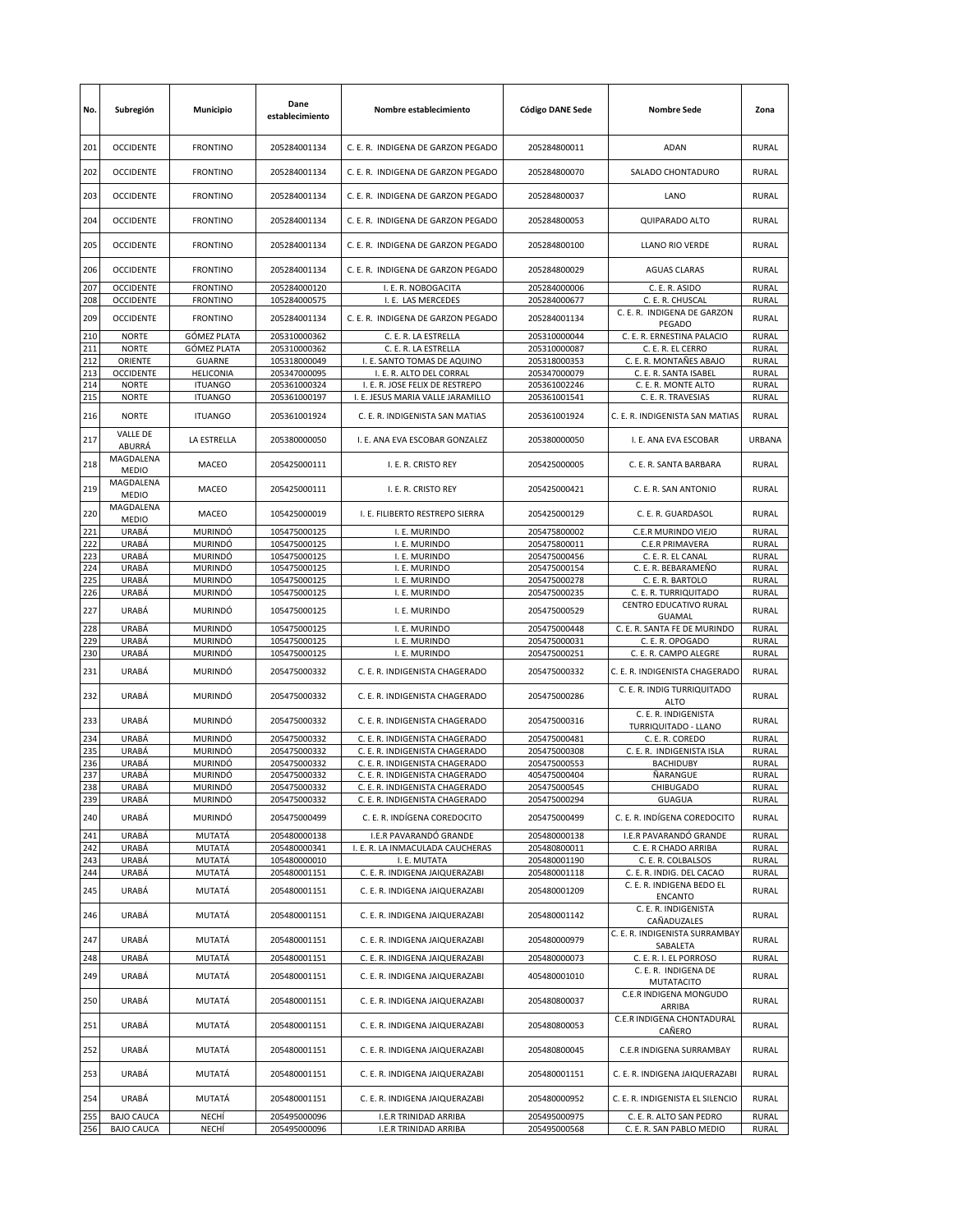| No.        | Subregión                              | Municipio             | Dane<br>establecimiento      | Nombre establecimiento                                               | <b>Código DANE Sede</b>      | <b>Nombre Sede</b>                                                 | Zona                         |
|------------|----------------------------------------|-----------------------|------------------------------|----------------------------------------------------------------------|------------------------------|--------------------------------------------------------------------|------------------------------|
| 257        | <b>BAJO CAUCA</b>                      | NECHÍ                 | 205495000096                 | I.E.R TRINIDAD ARRIBA                                                | 205495001360                 | C.E.R. QUEBRADA CIÉNAGA SAN<br>PEDRO                               | <b>RURAL</b>                 |
| 258        | <b>BAJO CAUCA</b>                      | NECHÍ                 | 205495000096                 | I.E.R TRINIDAD ARRIBA                                                | 205495000509                 | C. E. R. PLATANAL                                                  | <b>RURAL</b>                 |
| 259        | <b>BAJO CAUCA</b>                      | NECHÍ                 | 205495000312                 | I. E. JORGE ELIECER GAITAN                                           | 405495000087                 | C. E. R. PUERTO GAITAN                                             | RURAL                        |
| 260        | <b>BAJO CAUCA</b>                      | NECHÍ                 | 205495000151                 | I. E. R. LA CONCHA                                                   | 405495000206                 | E R LA CONCEPCION                                                  | <b>RURAL</b>                 |
| 261<br>262 | <b>BAJO CAUCA</b><br><b>BAJO CAUCA</b> | <b>NECHI</b><br>NECHÍ | 205495000916<br>205495000312 | C. E. R. ZARAGOCITA<br>I. E. JORGE ELIECER GAITAN                    | 205495000878<br>205495000941 | C. E. R. PLAN BONITO<br>E R I BIJAGUAL                             | <b>RURAL</b><br><b>RURAL</b> |
| 263        | <b>BAJO CAUCA</b>                      | NECHÍ                 | 205495000312                 | I. E. JORGE ELIECER GAITAN                                           | 205495000754                 | E R I QUEBRADA CIENAGA<br><b>BIJAGUAL</b>                          | RURAL                        |
| 264        | <b>BAJO CAUCA</b>                      | NECHÍ                 | 205495000053                 | I. E. COLORADO                                                       | 205495000461                 | E R LA INMACULADA                                                  | RURAL                        |
| 265        | URABÁ                                  | NECOCLÍ               | 205490001213                 | I. E. R. EL TOTUMO                                                   | 205490001213                 | <b>COLEGIO EL TOTUMO</b>                                           | RURAL                        |
| 266        | URABÁ                                  | NECOCLÍ               | 205490001639                 | I.E.R.INDIGENA JOSE ELIAS SUAREZ                                     | 205490001639                 | I.E.R. INDIGENA JOSE ELIAS<br>SUAREZ                               | RURAL                        |
| 267        | URABÁ                                  | NECOCLÍ               | 205490001639                 | I.E.R.INDIGENA JOSE ELIAS SUAREZ                                     | 205490000853                 | CENTRO EDUCATIVO RURAL<br>MULATICO PALESTINA                       | RURAL                        |
| 268<br>269 | URABÁ<br>URABÁ                         | NECOCLÍ<br>NECOCLÍ    | 205490001639<br>205490001639 | I.E.R.INDIGENA JOSE ELIAS SUAREZ<br>I.E.R.INDIGENA JOSE ELIAS SUAREZ | 205490002333<br>205490800167 | C.E.R. INDIGENISTA VARA SANTA<br><b>BOCAS DE PALMITAS</b>          | <b>RURAL</b><br><b>RURAL</b> |
| 270        | URABÁ                                  | NECOCLÍ               | 205490001639                 | I.E.R.INDIGENA JOSE ELIAS SUAREZ                                     | 205490800141                 | CARACOLI                                                           | RURAL                        |
| 271        | URABÁ                                  | NECOCLÍ               | 205490000098                 | I.E.R. MELLO VILLAVICENCIO                                           | 205490000705                 | CENTRO EDUCATIVO RURAL<br>NUEVA ESPERANZA                          | <b>RURAL</b>                 |
| 272        | URABÁ                                  | NECOCLÍ               | 205490000098                 | I.E.R. MELLO VILLAVICENCIO                                           | 205490001817                 | CENTRO EDUCATIVO RURAL EL<br><b>REPARO</b>                         | <b>RURAL</b>                 |
| 273        | URABÁ                                  | NECOCLÍ               | 205490000098                 | I.E.R. MELLO VILLAVICENCIO                                           | 205490002210                 | CENTRO EDUCATIVO RURAL LA<br>ESMERALDA                             | <b>RURAL</b>                 |
| 274        | URABÁ                                  | NECOCLÍ               | 205490000098                 | I.E.R. MELLO VILLAVICENCIO                                           | 205490000225                 | C.E.R. VARA SANTA                                                  | <b>RURAL</b>                 |
| 275        | URABÁ                                  | NECOCLÍ               | 205490000578                 | I. E. R. ZAPATA                                                      | 205490000713                 | E R IGUANA PORVENIR                                                | RURAL                        |
| 276        | URABÁ                                  | NECOCLÍ               | 205490000578                 | I. E. R. ZAPATA                                                      | 205490002112                 | E R GIGANTON                                                       | <b>RURAL</b>                 |
| 277        | URABÁ                                  | NECOCLÍ               | 205490000578                 | I. E. R. ZAPATA                                                      | 205490001931                 | E R LOS NARANJOS                                                   | <b>RURAL</b>                 |
| 278        | URABÁ                                  | NECOCLÍ               | 205490001337                 | I. E. R. TULAPITA                                                    | 205490001515                 | E R ALONSO DE OJEDA<br>E R SANTA FE DE LA ISLITA                   | RURAL                        |
| 279<br>280 | URABÁ                                  | NECOCLÍ               | 205490001337                 | I. E. R. TULAPITA                                                    | 205490000233                 |                                                                    | <b>RURAL</b>                 |
| 281        | URABÁ<br>URABÁ                         | NECOCLÍ<br>NECOCLÍ    | 205490001337<br>205490001337 | I. E. R. TULAPITA<br>I. E. R. TULAPITA                               | 205490001264<br>205490005651 | E R LA PITICA<br>E R ISLITA CENTRAL                                | RURAL<br><b>RURAL</b>        |
| 282        | URABÁ                                  | NECOCLÍ               | 205490001337                 | I. E. R. TULAPITA                                                    | 205490002058                 | E R EL BARRO ARRIBA                                                | <b>RURAL</b>                 |
| 283        | URABÁ                                  | NECOCLÍ               | 205490001337                 | I. E. R. TULAPITA                                                    | 205490001329                 | E R LA INVASION                                                    | <b>RURAL</b>                 |
| 284        | URABÁ                                  | NECOCLÍ               | 205490000161                 | I. E. R. PUEBLO NUEVO                                                | 205490001604                 | E R COMEJEN                                                        | <b>RURAL</b>                 |
| 285        | URABÁ                                  | NECOCLI               | 205490000128                 | I. E. R. MULATOS                                                     | 205490002031                 | E R I LA YAYA                                                      | RURAL                        |
| 286        | URABÁ                                  | NECOCLÍ               | 205490000128                 | I. E. R. MULATOS                                                     | 205490002015                 | E R EL PENSAMIENTO                                                 | RURAL                        |
| 287        | URABÁ                                  | NECOCLÍ               | 205490000128                 | I. E. R. MULATOS                                                     | 205490800051                 | CENTRO EDUCATIVO RURAL LA<br><b>GRAN COLOMBIA</b>                  | <b>RURAL</b>                 |
| 288        | URABÁ                                  | NECOCLÍ               | 205490000594                 | I. E. R. MULATICOS PIEDRECITAS                                       | 205490000896                 | CENTRO EDUCATIVO RURAL<br>MULATICO LA FE                           | <b>RURAL</b>                 |
| 289        | URABÁ                                  | SAN PEDRO DE<br>URABA | 205665000487                 | I. E. R. LA CABAÑA                                                   | 205665001173                 | C. E. R. BRISAS DEL PIRU                                           | <b>RURAL</b>                 |
| 290        | URABÁ                                  | NECOCLÍ               | 205490000594                 | I. E. R. MULATICOS PIEDRECITAS                                       | 205490000365                 | CENTRO EDUCATIVO RURAL LA<br><b>ESCOBA</b>                         | <b>RURAL</b>                 |
| 291        | URABÁ                                  | NECOCLÍ               | 205490000594                 | I. E. R. MULATICOS PIEDRECITAS                                       | 205490000306                 | CENTRO EDUCATIVO RURAL EL<br>CHEJAL<br>CENTRO EDUCATIVO RURAL YOKI | <b>RURAL</b>                 |
| 292        | URABÁ                                  | NECOCLÍ               | 205490000594                 | I. E. R. MULATICOS PIEDRECITAS                                       | 205490000764                 | CENIZOSA                                                           | <b>RURAL</b>                 |
| 293        | <b>URABÁ</b>                           | NECOCLÍ               | 205490000594                 | I. E. R. MULATICOS PIEDRECITAS                                       | 205490001469                 | CENTRO EDUCATIVO RURAL<br>SANTA ROSA DE LOS PALMARES               | <b>RURAL</b>                 |
| 294        | URABÁ                                  | NECOCLÍ               | 205490000594                 | I. E. R. MULATICOS PIEDRECITAS                                       | 205490002091                 | CENTRO EDUCATIVO RURAL<br>NUEVO ORIENTE                            | RURAL                        |
| 295        | URABÁ                                  | NECOCLÍ               | 205490000594                 | I. E. R. MULATICOS PIEDRECITAS                                       | 205490000373                 | CENTRO EDUCATIVO RURAL<br>ALMACIGO ARRIBA                          | RURAL                        |
| 296        | URABÁ                                  | NECOCLÍ               | 205490000594                 | I. E. R. MULATICOS PIEDRECITAS                                       | 205490001884                 | CENTRO EDUCATIVO RURAL SAN<br>RAFAEL II<br>CENTRO EDUCATIVO RURAL  | RURAL                        |
| 297        | URABÁ                                  | NECOCLÍ               | 205490000594                 | I. E. R. MULATICOS PIEDRECITAS                                       | 205490001752                 | SANTA ISABEL<br>CENTRO EDUCATIVO RURAL EL                          | RURAL                        |
| 298        | URABÁ                                  | NECOCLÍ               | 205490000594                 | I. E. R. MULATICOS PIEDRECITAS                                       | 205490000039                 | <b>ALGODON</b><br>CENTRO EDUCATIVO RURAL LA                        | <b>RURAL</b>                 |
| 299        | URABÁ                                  | NECOCLÍ               | 205490000594                 | I. E. R. MULATICOS PIEDRECITAS                                       | 205490002074                 | MAGDALENA<br>CENTRO EDUCATIVO RURAL VILLA                          | RURAL                        |
| 300        | URABÁ                                  | NECOCLÍ               | 205490000594                 | I. E. R. MULATICOS PIEDRECITAS                                       | 205490002163                 | SONIA<br>CENTRO EDUCATIVO RURAL MI                                 | <b>RURAL</b>                 |
| 301        | URABÁ                                  | NECOCLÍ               | 205490000594                 | I. E. R. MULATICOS PIEDRECITAS                                       | 205490000012                 | PATRIA<br>CENTRO EDUCATIVO RURAL EL                                | RURAL                        |
| 302        | URABÁ                                  | NECOCLÍ               | 205490000594                 | I. E. R. MULATICOS PIEDRECITAS                                       | 205490001965                 | <b>TRIUNFO</b><br>CENTRO EDUCATIVO RURAL EL                        | RURAL                        |
| 303        | URABÁ                                  | NECOCLÍ               | 205490000594                 | I. E. R. MULATICOS PIEDRECITAS                                       | 205490000608                 | <b>BEJUCO</b><br>CENTRO EDUCATIVO RURAL                            | RURAL                        |
| 304        | URABÁ                                  | NECOCLÍ               | 205490000594                 | I. E. R. MULATICOS PIEDRECITAS                                       | 205490001302                 | CIENAGA MULATICOS<br>CENTRO EDUCATIVO RURAL EL                     | RURAL                        |
| 305        | URABÁ                                  | NECOCLÍ               | 205490000594                 | I. E. R. MULATICOS PIEDRECITAS                                       | 205490002287                 | CARRETO<br>CENTRO EDUCATIVO RURAL VENA                             | RURAL                        |
| 306        | URABÁ                                  | NECOCLÍ               | 205490000594                 | I. E. R. MULATICOS PIEDRECITAS                                       | 205490000021                 | DE PALMA<br>CENTRO EDUCATIVO RURAL YOKY                            | <b>RURAL</b>                 |
| 307        | URABÁ                                  | NECOCLÍ               | 205490000594                 | I. E. R. MULATICOS PIEDRECITAS                                       | 205490000110                 | NUEVA LUZ<br>CENTRO EDUCATIVO RURAL                                | RURAL                        |
| 308        | URABÁ                                  | NECOCLÍ               | 205490000594                 | I. E. R. MULATICOS PIEDRECITAS                                       | 205490800078                 | SEMANA SANTA ARRIBA                                                | RURAL                        |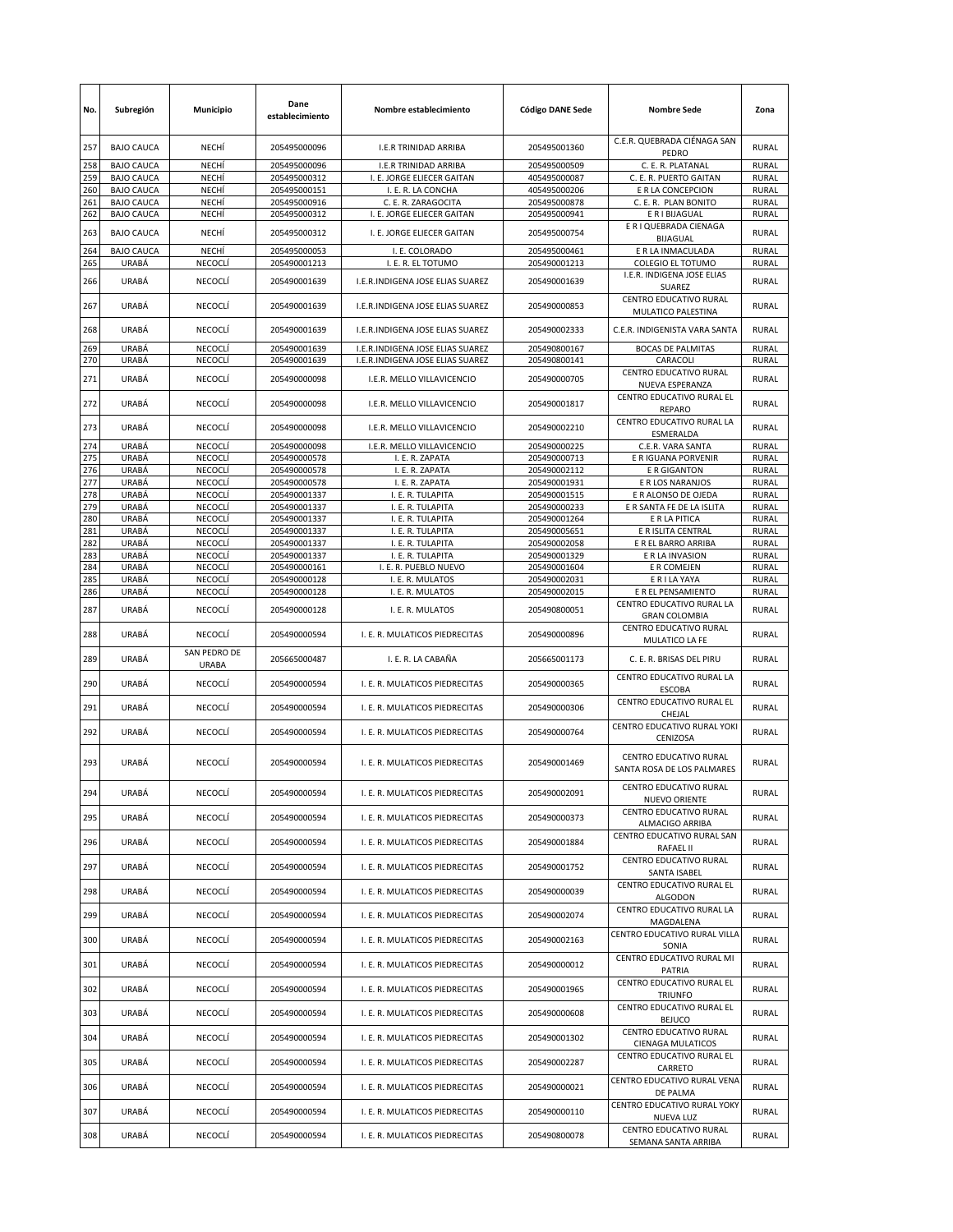| No.        | Subregión                 | Municipio          | Dane<br>establecimiento      | Nombre establecimiento                                           | <b>Código DANE Sede</b>      | <b>Nombre Sede</b>                                      | Zona                         |
|------------|---------------------------|--------------------|------------------------------|------------------------------------------------------------------|------------------------------|---------------------------------------------------------|------------------------------|
| 309        | URABÁ                     | NECOCLÍ            | 205490000594                 | I. E. R. MULATICOS PIEDRECITAS                                   | 205490800035                 | CENTRO EDUCATIVO RURAL EL<br><b>DESCANSO</b>            | <b>RURAL</b>                 |
| 310        | URABÁ                     | NECOCLÍ            | 205490000594                 | I. E. R. MULATICOS PIEDRECITAS                                   | 205490800116                 | CENTRO EDUCATIVO RURAL<br><b>INDIO VIJAO</b>            | <b>RURAL</b>                 |
| 311        | URABÁ                     | <b>NECOCLÍ</b>     | 205490000594                 | I. E. R. MULATICOS PIEDRECITAS                                   | 205490800086                 | CENTRO EDUCATIVO RURAL<br>SUCIO ARRIBA PARTE ALTA       | <b>RURAL</b>                 |
| 312        | URABÁ                     | NECOCLÍ            | 205490000594                 | I. E. R. MULATICOS PIEDRECITAS                                   | 205490800001                 | C.E.R ALGODÓN ARRIBA<br>CENTRO EDUCATIVO RURAL LA       | RURAL                        |
| 313<br>314 | URABÁ<br>URABÁ            | NECOCLÍ<br>NECOCLÍ | 205490000594<br>205490000594 | I. E. R. MULATICOS PIEDRECITAS<br>I. E. R. MULATICOS PIEDRECITAS | 205490800060<br>205490800124 | <b>JOBA</b><br>CENTRO EDUCATIVO RURAL                   | <b>RURAL</b><br><b>RURAL</b> |
| 315        | <b>URABÁ</b>              | <b>NECOCLI</b>     | 205490000594                 | I. E. R. MULATICOS PIEDRECITAS                                   | 205490800132                 | <b>BELLA VISTA</b><br>CENTRO EDUCATIVO RURAL LA         | <b>RURAL</b>                 |
| 316        | URABÁ                     | NECOCLÍ            | 205490000098                 | I.E.R. MELLO VILLAVICENCIO                                       | 205490000195                 | MESETA<br>CENTRO EDUCATIVO RURAL LA                     | <b>RURAL</b>                 |
| 317        | URABÁ                     | NECOCLÍ            | 205490001400                 | I. E. R. MELLITO                                                 | 205490000047                 | PALMERA<br>E R MELLITO ABAJO                            | <b>RURAL</b>                 |
| 318        | URABÁ                     | NECOCLÍ            | 205490001400                 | I. E. R. MELLITO                                                 | 205490001680                 | E R SAN JOAQUIN                                         | <b>RURAL</b>                 |
| 319        | URABÁ                     | NECOCLÍ            | 205490001400                 | I. E. R. MELLITO                                                 | 205490000136                 | E R MERCED 31 DE JULIO                                  | <b>RURAL</b>                 |
| 320        | URABÁ                     | NECOCLÍ            | 205490001400                 | I. E. R. MELLITO                                                 | 205490000420                 | C. E. R. CARLOS FRANCO                                  | RURAL                        |
| 321        | URABÁ                     | NECOCLÍ            | 205490000578                 | I. E. R. ZAPATA                                                  | 205490002104                 | E R ZAPATICA                                            | RURAL                        |
| 322        | URABÁ                     | NECOCLI            | 205490002236                 | I. E. R. LA COMARCA                                              | 205490002236                 | I. E. R. LA COMARCA                                     | <b>RURAL</b>                 |
| 323        | URABÁ                     | NECOCLÍ            | 205490000578                 | I. E. R. ZAPATA                                                  | 205490001973                 | E R LA IGUANA                                           | RURAL                        |
| 324<br>325 | URABÁ<br>URABÁ            | NECOCLÍ<br>NECOCLÍ | 205490001337<br>205490001213 | I. E. R. TULAPITA<br>I. E. R. EL TOTUMO                          | 205490001337<br>205490001299 | I. E. R. TULAPITA<br>E R LA CEIBITA                     | RURAL<br>RURAL               |
| 326        | URABÁ                     | NECOCLÍ            | 205490001337                 | I. E. R. TULAPITA                                                | 205490002155                 | E R LA CENIZOSA                                         | RURAL                        |
| 327        | URABÁ                     | NECOCLÍ            | 205490001213                 | I. E. R. EL TOTUMO                                               | 205490000781                 | C. E. R. TIWITIKINIA-IPKITIWALA                         | <b>RURAL</b>                 |
| 328        | URABÁ                     | NECOCLÍ            | 205490001213                 | I. E. R. EL TOTUMO                                               | 205837000085                 | C. E. R. ALTO CAIMAN                                    | RURAL                        |
| 329        | URABÁ                     | NECOCLI            | 205490000161                 | I. E. R. PUEBLO NUEVO                                            | 205490000161                 | COLEGIO PUEBLO NUEVO                                    | RURAL                        |
| 330        | URABÁ                     | NECOCLÍ            | 105490000018                 | I. E. EDUARDO ESPITIA ROMERO                                     | 205490000322                 | E R EL MONCHOLO                                         | RURAL                        |
| 331        | URABÁ                     | NECOCLÍ            | 205490000161                 | I. E. R. PUEBLO NUEVO                                            | 205490000179                 | CENTRO EDUCATIVO RURAL<br>LOMA DE PIEDRA                | <b>RURAL</b>                 |
| 332        | URABÁ                     | NECOCLÍ            | 105490000018                 | I. E. EDUARDO ESPITIA ROMERO                                     | 205490000811                 | CENTRO EDUCATIVO RURAL EL<br>ARIZAL                     | <b>RURAL</b>                 |
| 333        | URABÁ                     | NECOCLÍ            | 205490000128                 | I. E. R. MULATOS                                                 | 205490000888                 | E R I IGUANITA VIJAO                                    | <b>RURAL</b>                 |
| 334        | URABÁ                     | NECOCLÍ            | 105490000026                 | I. E. ANTONIO ROLDAN BETANCUR                                    | 205490005499                 | C.E.R. EL LEJANO                                        | RURAL                        |
| 335        | URABÁ                     | NECOCLÍ            | 205490000594                 | I. E. R. MULATICOS PIEDRECITAS                                   | 205490001272                 | CENTRO EDUCATIVO RURAL<br><b>AGUAS VIVAS</b>            | <b>RURAL</b>                 |
| 336        | URABÁ                     | NECOCLÍ            | 205490000462                 | I E R CARIBIA                                                    | 205490000560                 | CENTRO EDUCATIVO RURAL<br><b>GARITON</b>                | <b>RURAL</b>                 |
| 337        | URABÁ                     | NECOCLÍ            | 205490000462                 | I E R CARIBIA                                                    | 205490000403                 | CENTRO EDUCATIVO RURAL<br><b>GUACAMAYA</b>              | <b>RURAL</b>                 |
| 338        | URABÁ                     | NECOCLÍ            | 205490000462                 | <b>I E R CARIBIA</b>                                             | 205490000667                 | CENTRO EDUCATIVO RURAL ALTO<br>CARITO O BRAZO IZQUIERDO | <b>RURAL</b>                 |
| 339        | URABÁ                     | NECOCLÍ            | 205490000462                 | I E R CARIBIA                                                    | 205490800027                 | CENTRO EDUCATIVO RURAL<br><b>BUENOS AIRES</b>           | <b>RURAL</b>                 |
| 340        | URABÁ                     | NECOCLÍ            | 205490000594                 | I. E. R. MULATICOS PIEDRECITAS                                   | 205490002180                 | CENTRO EDUCATIVO RURAL<br><b>BRISAS DEL RIO</b>         | <b>RURAL</b>                 |
| 341        | URABÁ                     | NECOCLÍ            | 205490001400                 | I. E. R. MELLITO                                                 | 205490001400                 | COLEGIO DE DESARROLLO RURAL<br><b>NECOCLI</b>           | <b>RURAL</b>                 |
| 342        | URABÁ                     | NECOCLÍ            | 205490001400                 | I. E. R. MELLITO<br>C. E. R. RIO NECOCLI                         | 205490002279                 | E R EL CEDRO                                            | <b>RURAL</b>                 |
| 343        | URABÁ                     | NECOCLÍ            | 205490000519                 |                                                                  | 205490000314                 | MARIMONDA<br>CENTRO EDUCATIVO RURAL                     | RURAL                        |
| 344        | URABÁ                     | NECOCLÍ            | 205490000519                 | C. E. R. RIO NECOCLI                                             | 205490000837                 | LECHUGAL<br>CENTRO EDUCATIVO RURAL                      | <b>RURAL</b>                 |
| 345        | URABÁ                     | NECOCLÍ<br>NECOCLÍ | 205490000519                 | C. E. R. RIO NECOCLI                                             | 205490800108                 | <b>HERMANOS ROMERO</b>                                  | <b>RURAL</b><br><b>RURAL</b> |
| 346<br>347 | URABÁ<br>URABÁ            | NECOCLÍ            | 205490000357<br>205490001213 | C. E. R. MELLITO ARRIBA<br>I. E. R. EL TOTUMO                    | 205490001795<br>205490000632 | E R ALTO DEL ROSARIO<br>E R NUEVA ESTRELLA              | RURAL                        |
| 348        | URABÁ                     | NECOCLÍ            | 205490000004                 | C. E. R. EL PARAISO                                              | 205490000624                 | CENTRO EDUCATIVO RURAL YOKY<br><b>CERRO MACHENA</b>     | <b>RURAL</b>                 |
| 349        | URABÁ                     | NECOCLÍ            | 205490000004                 | C. E. R. EL PARAISO                                              | 205490001507                 | CENTRO EDUCATIVO RURAL<br>CIELO AZUL                    | RURAL                        |
| 350        | URABÁ                     | NECOCLÍ            | 205490000004                 | C. E. R. EL PARAISO                                              | 205490002309                 | CENTRO EDUCATIVO RURAL LA<br>COROZA                     | <b>RURAL</b>                 |
| 351        | URABÁ                     | NECOCLÍ            | 205490000004                 | C. E. R. EL PARAISO                                              | 205490000748                 | CENTRO EDUCATIVO RURAL EL<br><b>INDIO</b>               | <b>RURAL</b>                 |
| 352        | URABÁ                     | NECOCLÍ            | 205490001213                 | I. E. R. EL TOTUMO                                               | 205490000497                 | E R CASA BLANCA                                         | <b>RURAL</b>                 |
| 353        | URABÁ                     | NECOCLÍ            | 205490000331                 | C. E. R. BOBAL LA PLAYA                                          | 205490002171                 | C. E. R. SEVILLA                                        | <b>RURAL</b>                 |
| 354        | URABÁ                     | NECOCLÍ            | 205490000331                 | C. E. R. BOBAL LA PLAYA                                          | 205490001591                 | C. E. R. EL CARLOS                                      | RURAL                        |
| 355        | URABÁ                     | NECOCLÍ            | 205490000462                 | I E R CARIBIA                                                    | 205490000462                 | I E R CARIBIA                                           | <b>RURAL</b>                 |
| 356        | URABÁ                     | NECOCLÍ            | 205490000462                 | I E R CARIBIA                                                    | 205490000586                 | CENTRO EDUCATIVO RURAL<br>LIMONCILLO                    | <b>RURAL</b>                 |
| 357        | <b>URABÁ</b>              | NECOCLÍ            | 205490000519                 | C. E. R. RIO NECOCLI                                             | 205490001396                 | CENTRO EDUCATIVO RURAL<br>CABALLO O CANDELARIA          | <b>RURAL</b>                 |
| 358        | URABÁ                     | NECOCLÍ            | 205490000357                 | C. E. R. MELLITO ARRIBA                                          | 205490000357                 | C. E. R. MELLITO ARRIBA                                 | RURAL                        |
| 359        | URABÁ                     | NECOCLÍ            | 205490000004                 | C. E. R. EL PARAISO                                              | 205490000004                 | C. E. R. EL PARAISO                                     | RURAL                        |
| 360        | URABÁ                     | NECOCLÍ            | 205490000331                 | C. E. R. BOBAL LA PLAYA                                          | 205490000331                 | C. E. R. BOBAL LA PLAYA                                 | <b>RURAL</b>                 |
| 361        | <b>SUROESTE</b>           | PUEBLORRICO        | 205576000147                 | C. E. R. LUIS FELIPE RESTREPO HERRERA                            | 205576000431                 | C. E. R. LA PAZ                                         | <b>RURAL</b>                 |
| 362        | MAGDALENA<br><b>MEDIO</b> | PUERTO BERRÍO      | 205579000504                 | C. E. R. LA MESETA                                               | 205579000571                 | C. E. R. BOLIVAR                                        | RURAL                        |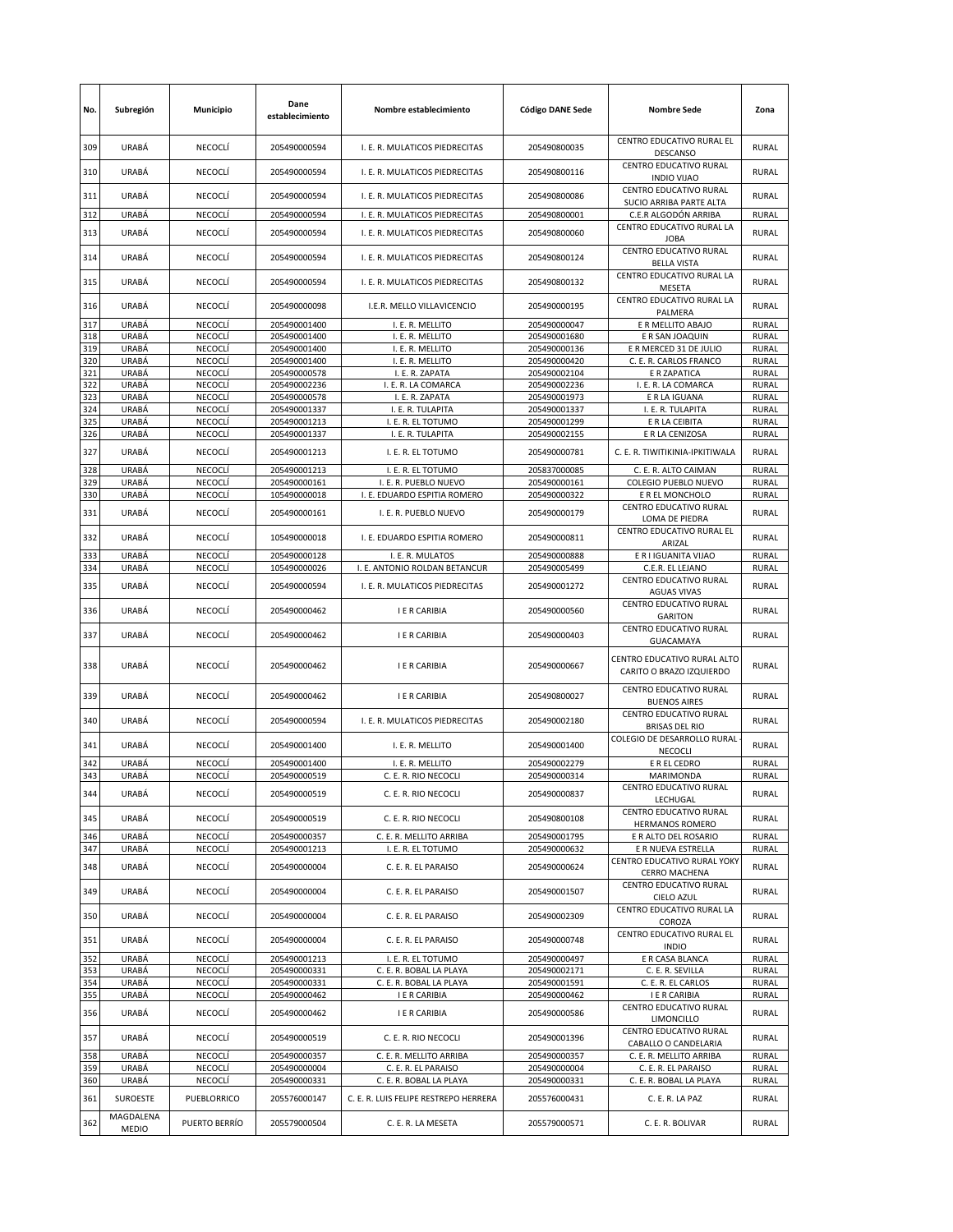| No. | Subregión                 | Municipio                    | Dane<br>establecimiento | Nombre establecimiento                                       | <b>Código DANE Sede</b> | <b>Nombre Sede</b>                | Zona         |
|-----|---------------------------|------------------------------|-------------------------|--------------------------------------------------------------|-------------------------|-----------------------------------|--------------|
| 363 | MAGDALENA<br><b>MEDIO</b> | PUERTO BERRÍO                | 205579000075            | C. E. R. LA CARLOTA                                          | 205579000270            | C. E. R. LAS FLORES               | <b>RURAL</b> |
| 364 | MAGDALENA<br><b>MEDIO</b> | <b>PUERTO NARE</b>           | 205387000047            | I. E. R. LA UNION                                            | 205387000543            | C. E. R. HOYO RICO                | RURAL        |
| 365 | MAGDALENA<br><b>MEDIO</b> | PUERTO NARE                  | 205387000128            | INSTITUCION EDUCATIVA RURAL JORGE<br><b>ENRIQUE VILLEGAS</b> | 205585000206            | C. E. R. EL GATICO                | <b>RURAL</b> |
| 366 | MAGDALENA<br><b>MEDIO</b> | <b>PUERTO NARE</b>           | 205387000047            | I. E. R. LA UNION                                            | 305387000033            | C. E. R. EL DIAMANTE              | <b>RURAL</b> |
| 367 | MAGDALENA<br><b>MEDIO</b> | <b>PUERTO NARE</b>           | 105387000077            | I. E. CARLOS ARTURO DUQUE RAMIREZ                            | 205387000616            | C. E. R. LAS ANGELITAS            | RURAL        |
| 368 | NORDESTE                  | <b>REMEDIOS</b>              | 405604000025            | I.E.R SAN IGNACIO                                            | 205604800120            | CAIMANA ALTA                      | <b>RURAL</b> |
| 369 | NORDESTE                  | <b>REMEDIOS</b>              | 405604000025            | I.E.R SAN IGNACIO                                            | 205604800111            | ANA CORETO                        | <b>RURAL</b> |
| 370 | NORDESTE                  | <b>REMEDIOS</b>              | 405604000025            | I.E.R SAN IGNACIO                                            | 205604800057            | <b>CRUZ DE BAJITALES</b>          | <b>RURAL</b> |
| 371 | NORDESTE                  | <b>REMEDIOS</b>              | 105604000013            | I.E. IGNACIO YEPES YEPES                                     | 205604001456            | C. E. R. LA CEIBA                 | RURAL        |
| 372 | NORDESTE                  | <b>REMEDIOS</b>              | 205604001014            | I. E. R. PABLO VI                                            | 205604001154            | C. E. R. LA BONITA                | <b>RURAL</b> |
| 373 | NORDESTE                  | <b>REMEDIOS</b>              | 205604001049            | I. E. R. LA CRUZADA                                          | 205604001545            | C. E. R. RIO BAGRE                | RURAL        |
| 374 | NORDESTE                  | <b>REMEDIOS</b>              | 205604001049            | I. E. R. LA CRUZADA                                          | 205604001073            | E R BELEN                         | <b>RURAL</b> |
| 375 | <b>OCCIDENTE</b>          | SABANALARGA                  | 105628000227            | I. E. SAN JOSE                                               | 205628000353            | C. E. R. LA LOMA                  | RURAL        |
| 376 | SUROESTE                  | SALGAR                       | 205642000170            | I. E. R. ABELARDO OCHOA                                      | 205642000480            | C. E. R. LEON DE GREIFF           | RURAL        |
|     |                           |                              |                         |                                                              |                         |                                   |              |
| 377 | SUROESTE                  | SALGAR                       | 205642000170            | I. E. R. ABELARDO OCHOA                                      | 205642000161            | C. E. R. LOS ANDES                | RURAL        |
| 378 | <b>SUROESTE</b>           | SALGAR                       | 205642000170            | I. E. R. ABELARDO OCHOA                                      | 205642000226            | C. E. R. TROYA                    | RURAL        |
| 379 | <b>NORTE</b>              | SAN ANDRÉS DE<br>CUERQUÍA    | 105647000220            | I. E. SAN ANDRES                                             | 205647000011            | I. E. R. ANA JOAQUINA RESTREPO    | RURAL        |
| 380 | Urabá                     | SAN PEDRO DE<br><b>URABA</b> | 105665000041            | I. E. SAN PEDRO DE URABA                                     | 205665001297            | C. E. R. VILLA ESTHER             | RURAL        |
| 381 | <b>NORTE</b>              | SAN ANDRÉS DE<br>CUERQUÍA    | 205658000030            | I. E. R. LAS CRUCES                                          | 205647000127            | C. E. R. TRAVESIAS                | RURAL        |
| 382 | ORIENTE                   | SAN FRANCISCO                | 205649001287            | INSTITUCION EDUCATIVA RURAL<br>SAMANA                        | 205652001310            | C. E. R. LA VENTANA               | <b>RURAL</b> |
| 383 | ORIENTE                   | SAN FRANCISCO                | 205197000849            | I. E. SAN FRANCISCO                                          | 205197000377            | C. E. R. EL TAGUAL                | <b>RURAL</b> |
| 384 | ORIENTE                   | SAN FRANCISCO                | 205652000003            | C. E. R. SAN JUAN DE AQUITANIA                               | 405652000011            | C. E. R. MIRAFLORES               | <b>RURAL</b> |
| 385 | <b>OCCIDENTE</b>          | SAN JERÓNIMO                 | 205656000423            | I. E. R. BENIGNO MENA GONZALEZ                               | 205656000067            | E R FLORENTINO ROJAS              | RURAL        |
| 386 | URABÁ                     | SAN JUAN DE URABÁ            | 205051000065            | I. E. R. MONSEÑOR ESCOBAR VELEZ                              | 405659000270            | E R I SABANILLA                   | <b>RURAL</b> |
| 387 | URABÁ                     | SAN JUAN DE URABÁ            | 205051000065            | I. E. R. MONSEÑOR ESCOBAR VELEZ                              | 205051001827            | E R EL DESCANSO                   | <b>RURAL</b> |
| 388 | <b>URABÁ</b>              | SAN JUAN DE URABÁ            | 205051001401            | I. E. R. EL FILO DE DAMAQUIEL                                | 205051001401            | I. E. R. EL FILO DE DAMAQUIEL     | RURAL        |
| 389 | URABÁ                     | SAN JUAN DE URABÁ            | 205051001401            | I. E. R. EL FILO DE DAMAQUIEL                                | 205659007941            | C. E. R. LA PITA                  | RURAL        |
| 390 | <b>URABÁ</b>              | SAN JUAN DE URABA            | 205051001401            | I. E. R. EL FILO DE DAMAQUIEL                                | 205659000327            | C. E. R. EL CEDRITO               | <b>RURAL</b> |
| 391 | URABÁ                     | SAN JUAN DE URABÁ            | 205051001401            | I. E. R. EL FILO DE DAMAQUIEL                                | 205051002165            | C. E. R. ISLABOA                  | RURAL        |
| 392 | URABÁ                     | SAN JUAN DE URABÁ            | 205051000758            | I. E. R. UVEROS                                              | 205051000758            | <b>COLEGIO UVEROS</b>             | RURAL        |
| 393 | <b>URABÁ</b>              | SAN JUAN DE URABÁ            | 205051000758            | I. E. R. UVEROS                                              | 205659000254            | <b>E R I BELEN</b>                | RURAL        |
| 394 | URABÁ                     | SAN JUAN DE URABÁ            | 205051000758            | I. E. R. UVEROS                                              | 205051001665            | E R LA BALSITA                    | <b>RURAL</b> |
| 395 | <b>URABÁ</b>              | SAN JUAN DE URABÁ            | 205051000065            | I. E. R. MONSEÑOR ESCOBAR VELEZ                              | 205051000065            | COLEGIO MONSENOR ESCOBAR<br>VELEZ | <b>RURAL</b> |
| 396 | URABÁ                     | SAN JUAN DE URABÁ            | 205051000065            | I. E. R. MONSEÑOR ESCOBAR VELEZ                              | 205051001894            | E R VIJAGUAL                      | <b>RURAL</b> |
| 397 | URABÁ                     | SAN JUAN DE URABÁ            | 205051000189            | C. E. R. SAN JUANCITO                                        | 205051001631            | C. E. R. EL TIGRE                 | RURAL        |
| 398 | URABÁ                     | SAN JUAN DE URABÁ            | 205051001401            | I. E. R. EL FILO DE DAMAQUIEL                                | 205659000343            | C. E. R. LAS PLACITAS             | RURAL        |
| 399 | URABÁ                     | SAN JUAN DE URABÁ            | 205051000189            | C. E. R. SAN JUANCITO                                        | 205051001860            | C. E. R. VILLA FATIMA             | RURAL        |
| 400 | URABÁ                     | SAN JUAN DE URABÁ            | 205659000611            | C. E. R. SAN JUAN ORIENTAL                                   | 205659000611            | C. E. R. SAN JUAN ORIENTAL        | RURAL        |
| 401 | URABÁ                     | SAN JUAN DE URABÁ            | 205659000611            | C. E. R. SAN JUAN ORIENTAL                                   | 205659000661            | C. E. R. EL BONGO                 | RURAL        |
| 402 | URABÁ                     | SAN JUAN DE URABÁ            | 205659000611            | C. E. R. SAN JUAN ORIENTAL                                   | 205051001622            | C. E. R. LA CAÑABRAVA             | RURAL        |
| 403 | URABÁ                     | SAN JUAN DE URABÁ            | 205659000611            | C. E. R. SAN JUAN ORIENTAL                                   | 205051001525            | C. E. R. BOCAS DEL RIO SAN JUAN   | RURAL        |
| 404 | URABÁ                     | SAN JUAN DE URABÁ            | 205659000611            | C. E. R. SAN JUAN ORIENTAL                                   | 205659000572            | C. E. R. MONTEBELLO               | RURAL        |
| 405 | URABÁ                     | SAN JUAN DE URABÁ            | 205051000359            | C. E. R. SIETE VUELTAS                                       | 205051002432            | C. E. R. EL ARQUILLO              | RURAL        |
| 406 | URABÁ                     | SAN JUAN DE URABÁ            | 205051000359            | C. E. R. SIETE VUELTAS                                       | 205051001649            | C. E. R. PIEDRA AFILADA           | RURAL        |
| 407 | URABÁ                     | SAN JUAN DE URABÁ            | 205051000189            | C. E. R. SAN JUANCITO                                        | 205051001908            | C. E. R. BOCA TAPADA              | RURAL        |
| 408 | URABÁ                     | SAN JUAN DE URABÁ            | 205051000189            | C. E. R. SAN JUANCITO                                        | 205051001843            | C. E. R. SAN JOSE DE VENUS        | RURAL        |
| 409 | URABÁ                     | SAN JUAN DE URABÁ            | 205659000611            | C. E. R. SAN JUAN ORIENTAL                                   | 205659000211            | C. E. R. EL COCO                  | RURAL        |
| 410 | URABÁ                     | SAN JUAN DE URABÁ            | 205659000262            | C. E. R. MONTECRISTO                                         | 205051002327            | C. E. R. LAS LAJAS                | RURAL        |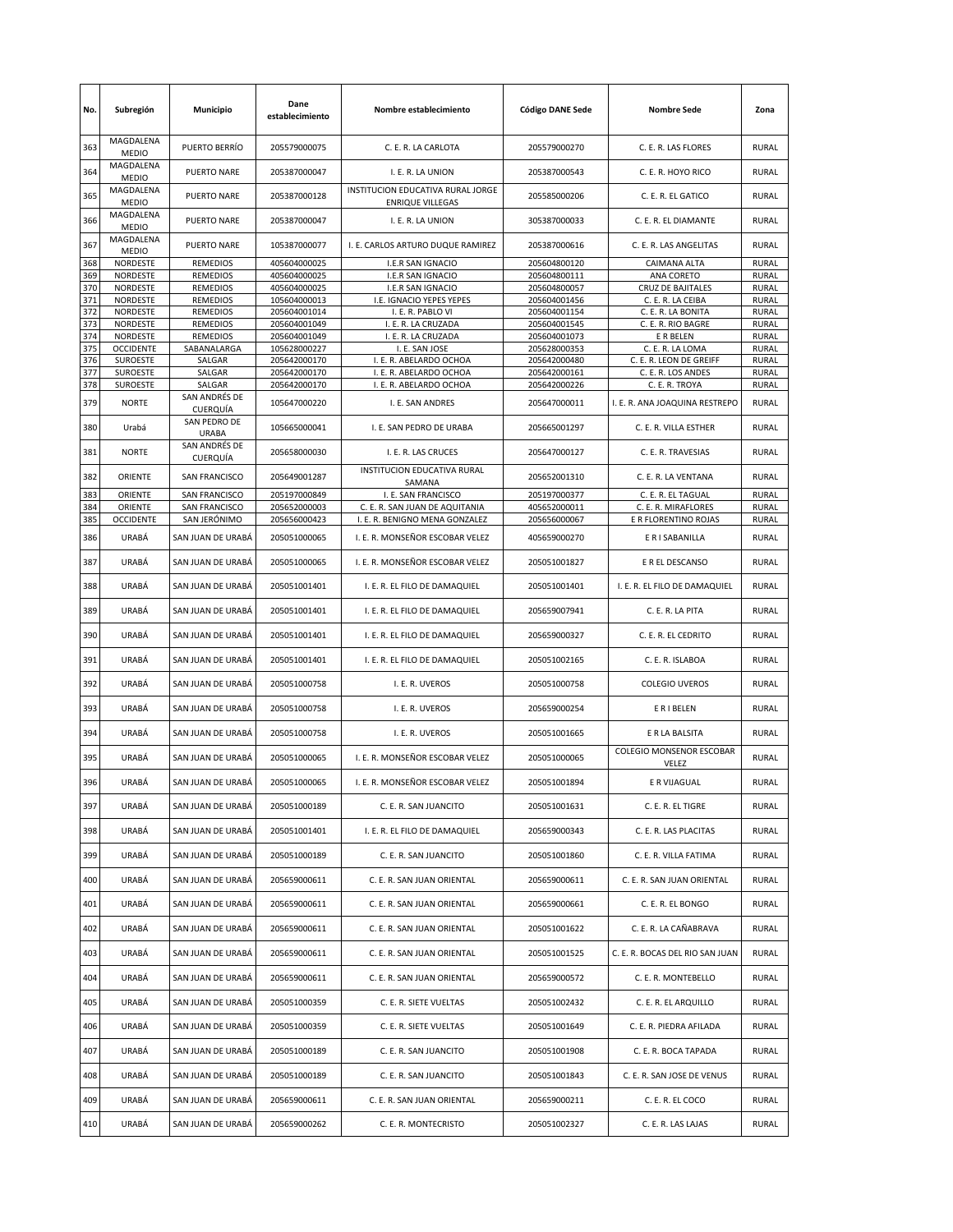| No.        | Subregión                   | Municipio                      | Dane<br>establecimiento      | Nombre establecimiento                                     | <b>Código DANE Sede</b>      | <b>Nombre Sede</b>                           | Zona                         |
|------------|-----------------------------|--------------------------------|------------------------------|------------------------------------------------------------|------------------------------|----------------------------------------------|------------------------------|
| 411        | URABÁ                       | SAN PEDRO DE<br>URABA          | 205665000860                 | I. E. R. SAN ISIDRO                                        | 205665000843                 | C.E.R. SAN MIGUEL                            | <b>RURAL</b>                 |
| 412        | URABÁ                       | SAN PEDRO DE<br>URABA          | 205665000860                 | I. E. R. SAN ISIDRO                                        | 205665010172                 | C.E.R. LOS OLIVOS                            | <b>RURAL</b>                 |
| 413        | URABÁ                       | SAN PEDRO DE<br>URABA          | 205665000100                 | I. E. R. LOS ALMENDROS                                     | 205665000100                 | I. E. R. LOS ALMENDROS                       | <b>RURAL</b>                 |
| 414        | URABÁ                       | SAN PEDRO DE<br><b>URABA</b>   | 205665000100                 | I. E. R. LOS ALMENDROS                                     | 205665010024                 | C.E.R. LOS CERROS DE PELAYITO                | <b>RURAL</b>                 |
| 415        | URABÁ                       | SAN PEDRO DE<br>URABA          | 205665000100                 | I. E. R. LOS ALMENDROS                                     | 205665001238                 | C. E. R. SAN LUIS                            | <b>RURAL</b>                 |
| 416        | URABÁ                       | SAN PEDRO DE<br>URABA          | 205665000100                 | I. E. R. LOS ALMENDROS                                     | 205665000533                 | C. E. R. RALITO                              | <b>RURAL</b>                 |
| 417        | URABÁ                       | SAN PEDRO DE<br>URABA          | 205665000100                 | I. E. R. LOS ALMENDROS                                     | 205665000461                 | C.E.R. SAN ANTONIO                           | <b>RURAL</b>                 |
| 418        | URABÁ                       | SAN PEDRO DE<br><b>URABA</b>   | 205665000100                 | I. E. R. LOS ALMENDROS                                     | 205665010041                 | DIVINO NIÑO                                  | <b>RURAL</b>                 |
| 419        | <b>URABÁ</b>                | SAN PEDRO DE<br><b>URABA</b>   | 205665000207                 | I. E. R. INDIGENA TACANAL                                  | 205665800041                 | C.E.R INDIGENA RIO ALTO SAN<br><b>JUAN</b>   | <b>RURAL</b>                 |
| 420        | URABÁ                       | SAN PEDRO DE<br>URABA          | 205665000100                 | I. E. R. LOS ALMENDROS                                     | 205665000975                 | C. E. R. EL PELAYITO                         | <b>RURAL</b>                 |
| 421        | URABÁ                       | SAN PEDRO DE<br><b>URABA</b>   | 205665000207                 | I. E. R. INDIGENA TACANAL                                  | 205665800025                 | C.E.R INDIGENA MANUEL<br><b>QUINTIN LAME</b> | <b>RURAL</b>                 |
| 422        | URABÁ                       | SAN PEDRO DE<br><b>URABA</b>   | 205665000207                 | I. E. R. INDIGENA TACANAL                                  | 205665800017                 | C.E.R INDIGENA ESTUDIANTES<br>HERNANDEZ      | <b>RURAL</b>                 |
| 423        | <b>URABÁ</b>                | SAN PEDRO DE<br><b>URABA</b>   | 205665000215                 | I. E. R. BUCHADO MEDIO                                     | 205665001068                 | C. E. R. ABIBE PUEBLITO                      | <b>RURAL</b>                 |
| 424        | <b>URABÁ</b>                | SAN PEDRO DE<br>URABA          | 205665000215                 | I. E. R. BUCHADO MEDIO                                     | 205665001301                 | I. E. R. ALTO ROSARIO                        | <b>RURAL</b>                 |
| 425        | URABÁ                       | SAN PEDRO DE<br><b>URABA</b>   | 205665000517                 | I. E. R. ANTONIO NARIÑO                                    | 205665000517                 | I. E. R. ANTONIO NARIÑO                      | <b>RURAL</b>                 |
| 426        | URABÁ                       | SAN PEDRO DE<br><b>URABA</b>   | 205665000517                 | I. E. R. ANTONIO NARIÑO                                    | 205665000959                 | C. E. R. ZAPINDONGA                          | <b>RURAL</b>                 |
| 427        | URABÁ                       | SAN PEDRO DE<br><b>URABA</b>   | 105665000024                 | I. E. CAMILO TORRES                                        | 205665000622                 | C. E. R. EL CAÑO                             | <b>RURAL</b>                 |
| 428        | URABÁ                       | SAN PEDRO DE<br><b>URABA</b>   | 405665000443                 | C.E.R. SAN PABLO APOSTOL                                   | 205665010083                 | C.E.R. PARCELAS UNIÓN<br><b>HORIZONTE</b>    | <b>RURAL</b>                 |
| 429        | URABÁ                       | SAN PEDRO DE<br>URABA          | 205665000495                 | C.E.R. LOS ALMAGROS                                        | 205665000134                 | C.E.R. BRASIL                                | RURAL                        |
| 430        | URABÁ                       | SAN PEDRO DE<br>URABA          | 205665000789                 | C. E. R. BETANIA                                           | 205665000509                 | C. E. R. LA CEIBA                            | <b>RURAL</b>                 |
| 431        | <b>NORDESTE</b>             | SANTO DOMINGO                  | 105690000322                 | I. E. TECNICO INDUSTRIAL TOMAS<br>CARRASQUILLA             | 205690000122                 | I. E. R. MARIA JESUS CASTRILLON              | <b>RURAL</b>                 |
| 432        | NORDESTE                    | SANTO DOMINGO                  | 205690000262                 | I. E. R. PORCESITO                                         | 205690000581                 | C. E. R. SAN LUIS                            | <b>RURAL</b>                 |
| 433<br>434 | NORDESTE<br>NORDESTE        | SANTO DOMINGO<br>SANTO DOMINGO | 205690000262<br>205690000386 | I. E. R. PORCESITO<br>I. E. R. ROBERTO LOPEZ GOMEZ         | 205690000432<br>205690000017 | C.E.R. LOS NARANJOS<br>E R SAN FRANCISCO     | <b>RURAL</b><br><b>RURAL</b> |
| 435        | NORDESTE                    | SANTO DOMINGO                  | 205690000319                 | I. E. R. PEDRO PABLO CASTRILLON                            | 205690000165                 | C. E. R. PLAYAS                              | RURAL                        |
| 436        | NORDESTE                    | SANTO DOMINGO                  | 205690000271                 | I. E. R. BOTERO                                            | 205690000645                 | C. E. R. QUEBRADONA - BRASIL                 | <b>RURAL</b>                 |
| 437        | NORDESTE                    | SEGOVIA                        | 105736000055                 | I. E. SANTO DOMINGO SAVIO                                  | 205736000637                 | C. E. R. MONTEFRIO                           | <b>RURAL</b>                 |
| 438        | NORDESTE                    | SEGOVIA                        | 105736000055                 | I. E. SANTO DOMINGO SAVIO                                  | 205736800081                 | C.E.R CUTURU ALTO                            | <b>RURAL</b>                 |
| 439        | NORDESTE                    | SEGOVIA                        | 105736000055                 | I. E. SANTO DOMINGO SAVIO                                  | 205736800072                 | C.E.R BOCAS DE CHICAMOQUE                    | <b>RURAL</b>                 |
| 440        | NORDESTE                    | SEGOVIA                        | 105736000039                 | I. E. LIBORIO BATALLER                                     | 205736000556                 | C. E. R. SANTA ISABEL DE AMARA               | RURAL                        |
| 441        | NORDESTE                    | SEGOVIA                        | 105736000039                 | I. E. LIBORIO BATALLER                                     | 205736000629                 | C.E.R CUTURU MEDIO                           | <b>RURAL</b>                 |
| 442        | ORIENTE                     | SONSON                         | 105756000124                 | I. E. TECNICO INDUSTRIAL ANTONIO<br>ALVAREZ RESTREPO       | 205756000099                 | C. E. R. NORI                                | RURAL                        |
| 443        | ORIENTE                     | SONSON                         | 105756000124                 | I. E. TECNICO INDUSTRIAL ANTONIO<br>ALVAREZ RESTREPO       | 205756000013                 | C. E. R. TOMAS CARRASQUILLA                  | RURAL                        |
| 444        | ORIENTE                     | SONSON                         | 105756000507                 | I. E. ROSA MARIA HENAO PAVAS                               | 205756001729                 | C. E. R. MANZANARES CENTRO                   | <b>RURAL</b>                 |
| 445<br>446 | ORIENTE<br><b>OCCIDENTE</b> | SONSON<br>SOPETRAN             | 105756000493<br>105761000299 | I. E. BRAULIO MEJIA<br>I. E. ESCUELA NORMAL SUPERIOR SANTA | 205756000218<br>205761000617 | C. E. R. LA FRANCIA<br>E R LA OTRABANDA      | <b>RURAL</b><br><b>RURAL</b> |
| 447        | <b>OCCIDENTE</b>            | SOPETRÁN                       | 105761000299                 | TERESITA<br>I. E. ESCUELA NORMAL SUPERIOR SANTA            | 205761000463                 | C. E. R. JUNTAS                              | <b>RURAL</b>                 |
| 448        | <b>BAJO CAUCA</b>           | TARAZÁ                         | 205790000251                 | TERESITA<br>C. E. R. CARLOS ARTURO QUINTERO                | 205790000995                 | C. E. R. DORADAS ALTO                        | <b>RURAL</b>                 |
| 449        | <b>BAJO CAUCA</b>           | TARAZÁ                         | 205790000251                 | C. E. R. CARLOS ARTURO QUINTERO                            | 205790000936                 | C. E. R. LA PIPIOLA                          | <b>RURAL</b>                 |
| 450        | <b>BAJO CAUCA</b>           | TARAZÁ                         | 205790000251                 | C. E. R. CARLOS ARTURO QUINTERO                            | 205790000693                 | C.E.R. LAS ACACIAS                           | <b>RURAL</b>                 |
| 451        | <b>BAJO CAUCA</b>           | TARAZÁ                         | 205790000251                 | C. E. R. CARLOS ARTURO QUINTERO                            | 205790001096                 | C. E. R. TAMACO                              | <b>RURAL</b>                 |
| 452        | <b>BAJO CAUCA</b>           | TARAZÁ                         | 205790000251                 | C. E. R. CARLOS ARTURO QUINTERO                            | 205790001151                 | C. E. R. EL TRES                             | <b>RURAL</b>                 |
| 453        | <b>BAJO CAUCA</b>           | TARAZÁ                         | 205790000251                 | C. E. R. CARLOS ARTURO QUINTERO                            | 205790000791                 | C. E. R. TAHAMI                              | <b>RURAL</b>                 |
| 454        | <b>OCCIDENTE</b>            | <b>URAMITA</b>                 | 105842000382                 | I. E. SAN JOSE                                             | 205842000531                 | C. E. R. LA CABAÑA                           | <b>RURAL</b>                 |
| 455        | <b>OCCIDENTE</b>            | <b>URAMITA</b>                 | 105842000382                 | I. E. SAN JOSE                                             | 205842000921                 | C. E. R. MONOS                               | RURAL                        |
| 456        | <b>OCCIDENTE</b>            | <b>URAMITA</b>                 | 105842000382                 | I. E. SAN JOSE                                             | 205842000468                 | C. E. R. MEDIA CUESTA                        | <b>RURAL</b>                 |
| 457        | <b>OCCIDENTE</b>            | <b>URAMITA</b>                 | 105842000382                 | I. E. SAN JOSE                                             | 205842000816                 | C. E. R. TRAVESIAS                           | RURAL                        |
| 458        | <b>OCCIDENTE</b>            | <b>URAMITA</b>                 | 205842000425                 | C. E. R. AURELIANO HURTADO                                 | 205842000794                 | C. E. R. EL CALICHE                          | <b>RURAL</b>                 |
| 459        | <b>OCCIDENTE</b>            | <b>URAMITA</b>                 | 205842000425                 | C. E. R. AURELIANO HURTADO                                 | 205842000514                 | C. E. R. PARAMILLO                           | <b>RURAL</b>                 |
| 460        | SUROESTE                    | <b>URRAO</b>                   | 205847000423                 | I. E. R. LA CALDASIA                                       | 205847000318                 | C. E. R. OROBUGO ARRIBA                      | RURAL                        |
| 461        | SUROESTE                    | <b>URRAO</b>                   | 205847001471                 | C. E. R. VASQUEZ                                           | 205847001519                 | C. E. R. INDIGENISTA ANDABU                  | <b>RURAL</b>                 |
| 462        | SUROESTE                    | <b>URRAO</b>                   | 205847001471                 | C. E. R. VASQUEZ                                           | 205847000067                 | C. E. R. MANDE                               | <b>RURAL</b>                 |
| 463        | SUROESTE                    | <b>URRAO</b>                   | 205847001471                 | C. E. R. VASQUEZ                                           | 205847001501                 | C. E. R. INDIGENISTA MAJORE                  | RURAL                        |
| 464        | SUROESTE                    | <b>URRAO</b>                   | 205847001471                 | C. E. R. VASQUEZ                                           | 205847800012                 | <b>BRAZO SECO</b>                            | <b>RURAL</b>                 |
|            |                             |                                |                              |                                                            |                              |                                              |                              |
| 465        | <b>SUROESTE</b>             | <b>URRAO</b>                   | 205847001471                 | C. E. R. VASQUEZ                                           | 205847800152                 | <b>CERI RETIRO</b>                           | <b>RURAL</b>                 |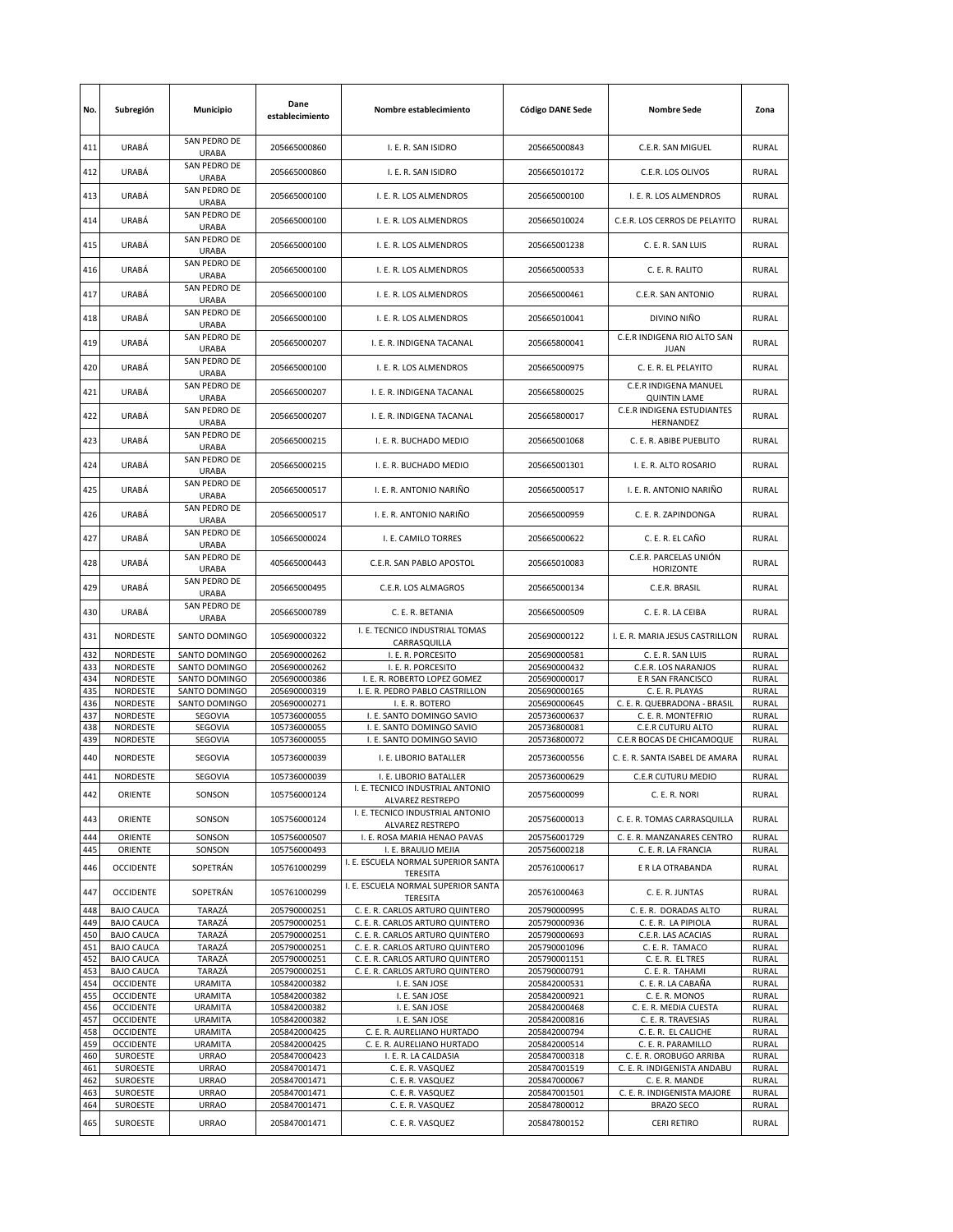| No.        | Subregión                              | Municipio                            | Dane<br>establecimiento      | Nombre establecimiento                                          | <b>Código DANE Sede</b>      | <b>Nombre Sede</b>                                     | Zona                         |
|------------|----------------------------------------|--------------------------------------|------------------------------|-----------------------------------------------------------------|------------------------------|--------------------------------------------------------|------------------------------|
| 466        | <b>SUROESTE</b>                        | <b>URRAO</b>                         | 205847001471                 | C. E. R. VASQUEZ                                                | 205847800136                 | CERI MANÍ                                              | <b>RURAL</b>                 |
| 467        | SUROESTE                               | <b>URRAO</b>                         | 205847001471                 | C. E. R. VASQUEZ                                                | 205847800071                 | CERI ARENALES ARQUIA                                   | <b>RURAL</b>                 |
| 468        | <b>SUROESTE</b>                        | <b>URRAO</b>                         | 205847001471                 | C. E. R. VASQUEZ                                                | 205847800080                 | CERI CALICHE                                           | <b>RURAL</b>                 |
| 469        | <b>SUROESTE</b>                        | <b>URRAO</b>                         | 205847001471                 | C. E. R. VASQUEZ                                                | 205847800144                 | CERI OCAIDO ALTO                                       | <b>RURAL</b>                 |
| 470        | <b>SUROESTE</b>                        | <b>URRAO</b>                         | 205847001471                 | C. E. R. VASQUEZ                                                | 205847800195                 | CERI SANGRIJUELA                                       | <b>RURAL</b>                 |
| 471        | <b>SUROESTE</b>                        | <b>URRAO</b>                         | 205847001471                 | C. E. R. VASQUEZ                                                | 205847800021                 | CAIMITO                                                | RURAL                        |
| 472        | SUROESTE                               | <b>URRAO</b>                         | 205847001471                 | C. E. R. VASQUEZ                                                | 205847800101                 | CERI CHICHIRIDÓ                                        | <b>RURAL</b>                 |
| 473        | <b>SUROESTE</b>                        | <b>URRAO</b>                         | 205847001471                 | C. E. R. VASQUEZ                                                | 205847800039                 | <b>LAS BRISAS</b>                                      | <b>RURAL</b>                 |
| 474        | <b>SUROESTE</b>                        | <b>URRAO</b>                         | 205847001471                 | C. E. R. VASQUEZ                                                | 205847800187                 | <b>CERI PLAYON</b>                                     | <b>RURAL</b>                 |
| 475        | <b>NORTE</b>                           | VALDIVIA                             | 105854000302                 | I. E. VALDIVIA                                                  | 205854000013                 | C. E. R. LA VISCAYA                                    | <b>RURAL</b>                 |
| 476<br>477 | <b>NORTE</b><br><b>NORTE</b>           | VALDIVIA<br>VALDIVIA                 | 205854000129<br>205854000129 | I. E. R. MARCO A ROJO<br>I. E. R. MARCO A ROJO                  | 205854000129<br>205854000706 | I. E. R. MARCO A ROJO<br>C. E. R. LAS PALOMAS          | <b>RURAL</b><br><b>RURAL</b> |
| 478        | <b>NORTE</b>                           | VALDIVIA                             | 205854000501                 | C. E. R. LA PAULINA                                             | 205854000102                 | C. E. R. LOS POMOS                                     | <b>RURAL</b>                 |
| 479        | <b>NORTE</b>                           | VALDIVIA                             | 205854000501                 | C. E. R. LA PAULINA                                             | 205854000722                 | C. E. R. LAS CAMELIAS                                  | <b>RURAL</b>                 |
| 480        | <b>NORTE</b>                           | VALDIVIA                             | 205854000501                 | C. E. R. LA PAULINA                                             | 205854000978                 | EL PESCADO                                             | RURAL                        |
| 481<br>482 | <b>NORDESTE</b><br><b>NORDESTE</b>     | VEGACHÍ<br>VEGACHÍ                   | 205858000093<br>205858000093 | I. E. JHON F. KENNEDY<br>I. E. JHON F. KENNEDY                  | 205858000018<br>205858000395 | C. E. R. EL CARMEN DE LA SIERRA<br>C. E. R. EL LAGARTO | <b>RURAL</b><br><b>RURAL</b> |
| 483        | <b>URABÁ</b>                           | VIGÍA DEL FUERTE                     | 105873000232                 | I. E. VIGIA DEL FUERTE                                          | 105873000232                 | LICEO VIGIA DEL FUERTE                                 | URBANA                       |
| 484        | <b>URABÁ</b>                           | VIGÍA DEL FUERTE                     | 205873000369                 | I.E.R INDIGENISTA EMBERA ATRATO<br><b>MEDIO</b>                 | 205873000393                 | C. E. R. INDIGENISTA EL SALADO                         | <b>RURAL</b>                 |
| 485        | URABÁ                                  | VIGÍA DEL FUERTE                     | 205873000369                 | I.E.R INDIGENISTA EMBERA ATRATO<br><b>MEDIO</b>                 | 205873000369                 | I.E.R INDIGENISTA EMBERA<br>ATRATO MEDIO               | RURAL                        |
| 486        | URABÁ                                  | VIGÍA DEL FUERTE                     | 205873000369                 | I.E.R INDIGENISTA EMBERA ATRATO<br><b>MEDIO</b>                 | 205873000440                 | C. E. R. INDIGENISTA GENGADO                           | <b>RURAL</b>                 |
| 487        | URABÁ                                  | VIGÍA DEL FUERTE                     | 105873000232                 | I. E. VIGIA DEL FUERTE                                          | 205873000121                 | C. E. R. MURRI LA PLAYA                                | <b>RURAL</b>                 |
| 488        | URABÁ                                  | VIGÍA DEL FUERTE                     | 105873000232                 | I. E. VIGIA DEL FUERTE                                          | 205873000199                 | C. E. R. PUERTO ANTIOQUIA                              | RURAL                        |
| 489<br>490 | URABÁ<br>URABÁ                         | VIGÍA DEL FUERTE<br>VIGÍA DEL FUERTE | 105873000232<br>105873000232 | I. E. VIGIA DEL FUERTE<br>I. E. VIGIA DEL FUERTE                | 205873000547<br>205873000172 | C. E. R. SAN ALEJANDRO<br>C. E. R. VUELTA CORTADA      | RURAL<br><b>RURAL</b>        |
| 491        | URABÁ                                  | VIGÍA DEL FUERTE                     | 105873000232                 | I. E. VIGIA DEL FUERTE                                          | 205873000555                 | C. E. R. LA LOMA MURRI                                 | <b>RURAL</b>                 |
| 492        | URABÁ                                  | VIGÍA DEL FUERTE                     | 105873000232                 | I. E. VIGIA DEL FUERTE                                          | 205873000024                 | C. E. R. GUADUALITO                                    | <b>RURAL</b>                 |
| 493        | URABÁ                                  | VIGÍA DEL FUERTE                     | 405873000325                 | I. E. R. ALIANZA PARA EL PROGRESO                               | 205873000377                 | C. E. R. BOCA VIDRI                                    | RURAL                        |
| 494        | URABÁ                                  | VIGÍA DEL FUERTE                     | 405873000325                 | I. E. R. ALIANZA PARA EL PROGRESO                               | 205873000474                 | C. E. R. BOCA DE LA LUISA                              | <b>RURAL</b>                 |
| 495        | URABÁ                                  | VIGÍA DEL FUERTE                     | 405873000325                 | I. E. R. ALIANZA PARA EL PROGRESO                               | 205873000091                 | C. E. R. VEREDA MEDELLIN                               | <b>RURAL</b>                 |
| 496<br>497 | URABÁ<br><b>OCCIDENTE</b>              | VIGÍA DEL FUERTE<br><b>URAMITA</b>   | 405873000325<br>205842000425 | I. E. R. ALIANZA PARA EL PROGRESO<br>C. E. R. AURELIANO HURTADO | 205873000245<br>205842000425 | C. E. R. ISLETA<br>C. E. R. AURELIANO HURTADO          | <b>RURAL</b><br><b>RURAL</b> |
| 498        | NORDESTE                               | YOLOMBÓ                              | 205890000259                 | I. E. R. PRESBITERO EDUARDO ZULUAGA                             | 205890000313                 | E R EL PALMAR                                          | <b>RURAL</b>                 |
| 499        | <b>NORDESTE</b>                        | YOLOMBÓ                              | 205890000259                 | I. E. R. PRESBITERO EDUARDO ZULUAGA                             | 205890000810                 | E R GUACHARACAS                                        | <b>RURAL</b>                 |
| 500        | <b>NORDESTE</b>                        | YOLOMBÓ                              | 205890000062                 | I. E. R. LA FLORESTA                                            | 205425000081                 | C. E. R. LA ARGENTINA                                  | <b>RURAL</b>                 |
| 501        | NORDESTE                               | YOLOMBÓ                              | 205890000356                 | I. E. R. GUILLERMO AGUILAR                                      | 205890000046                 | C. E. R. ALFONSO LOPEZ                                 | <b>RURAL</b>                 |
| 502        | NORDESTE                               | YOLOMBÓ                              | 105890000203                 | I. E. EDUARDO AGUILAR                                           | 205890001212                 | C. E. R. LA JOSEFINA                                   | <b>RURAL</b>                 |
| 503        | MAGDALENA<br><b>MEDIO</b>              | YONDÓ                                | 205893000306                 | I. E. R. SAN MIGUEL DEL TIGRE                                   | 205893000942                 | C. E. R. SANTA CLARA                                   | <b>RURAL</b>                 |
| 504        | MAGDALENA<br>MEDIO                     | YONDÓ                                | 205893000306                 | I. E. R. SAN MIGUEL DEL TIGRE                                   | 205893000357                 | C.E.R JORGE ELIECER GAITAN                             | RURAL                        |
| 505        | MAGDALENA<br><b>MEDIO</b>              | YONDÓ                                | 205893000560                 | I. E. R. LA RAYA                                                | 205893000560                 | I. E. R. LA RAYA                                       | RURAL                        |
| 506        | MAGDALENA<br>MEDIO                     | YONDÓ                                | 205893000560                 | I. E. R. LA RAYA                                                | 205893000926                 | C. E. R. BOCAS DE JABONAL                              | <b>RURAL</b>                 |
| 507        | MAGDALENA<br><b>MEDIO</b>              | YONDÓ                                | 205893000560                 | I. E. R. LA RAYA                                                | 205893001833                 | C. E. R. LA TRINIDAD                                   | RURAL                        |
| 508        | MAGDALENA<br>MEDIO                     | YONDÓ                                | 205893000560                 | I. E. R. LA RAYA                                                | 205893001451                 | C. E. R. LA ORQUIDEA                                   | <b>RURAL</b>                 |
| 509        | MAGDALENA<br>MEDIO                     | YONDÓ                                | 205893000560                 | I. E. R. LA RAYA                                                | 205893000829                 | C. E. R. LA CONCEPCION                                 | <b>RURAL</b>                 |
| 510        | MAGDALENA<br>MEDIO                     | YONDÓ                                | 205893000560                 | I. E. R. LA RAYA                                                | 205893000438                 | C. E. R. ROMPEDERO                                     | <b>RURAL</b>                 |
| 511        | MAGDALENA<br>MEDIO                     | YONDÓ                                | 205893000853                 | C. E. R. CAÑO BLANCO                                            | 205893001094                 | C. E. R. LA CONGOJA                                    | <b>RURAL</b>                 |
| 512        | <b>BAJO CAUCA</b>                      | ZARAGOZA                             | 205895000206                 | I. E.R. NANCY ROCIO GARCIA                                      | 205895000206                 | COLEGIO NANCY ROCIO GARCIA                             | <b>RURAL</b>                 |
| 513        | <b>BAJO CAUCA</b>                      | ZARAGOZA                             | 205895000320                 | I.E.R. SIMON BOLIVAR                                            | 205895001601                 | E R I JALA - JALA                                      | <b>RURAL</b>                 |
| 514        | <b>BAJO CAUCA</b>                      | ZARAGOZA                             | 205895000320                 | I.E.R. SIMON BOLIVAR<br>I. E. LUIS FERNANDO RESTREPO            | 205895001849                 | E R I LA DIEZ Y OCHO<br>I. E. LUIS FERNANDO RESTREPO   | <b>RURAL</b>                 |
| 515        | <b>BAJO CAUCA</b>                      | ZARAGOZA                             | 105895001119                 | <b>RESTREPO</b>                                                 | 105895001119                 | <b>RESTREPO</b>                                        | URBANA                       |
| 516        | <b>BAJO CAUCA</b><br><b>BAJO CAUCA</b> | ZARAGOZA<br>ZARAGOZA                 | 205895001075<br>205895001075 | I.E.R. LA PAJUILA<br>I.E.R. LA PAJUILA                          | 205895000125<br>205895001466 | E R RIO VIEJO<br>E R I LAS PARCELAS                    | <b>RURAL</b><br><b>RURAL</b> |
| 517<br>518 | <b>BAJO CAUCA</b>                      | ZARAGOZA                             | 205895001075                 | I.E.R. LA PAJUILA                                               | 205895001997                 | E R I EL SALTO                                         | <b>RURAL</b>                 |
| 519        | <b>BAJO CAUCA</b>                      | ZARAGOZA                             | 205895001075                 | I.E.R. LA PAJUILA                                               | 205895002021                 | E R I LA CIENAGA                                       | <b>RURAL</b>                 |
| 520        | <b>BAJO CAUCA</b>                      | ZARAGOZA                             | 205895000206                 | I. E.R. NANCY ROCIO GARCIA                                      | 205895001954                 | E R LA OCHO                                            | <b>RURAL</b>                 |
| 521        | <b>BAJO CAUCA</b>                      | ZARAGOZA                             | 205895000206                 | I. E.R. NANCY ROCIO GARCIA                                      | 205895000966                 | E R I TOSNOVAN                                         | <b>RURAL</b>                 |
| 522        | <b>BAJO CAUCA</b>                      | ZARAGOZA                             | 205895000206                 | I. E.R. NANCY ROCIO GARCIA                                      | 205895001644                 | E R I MARIA AUXILIADORA                                | <b>RURAL</b>                 |
| 523        | <b>BAJO CAUCA</b>                      | ZARAGOZA                             | 205895000206                 | I. E.R. NANCY ROCIO GARCIA                                      | 205895001725                 | ERI VILLA SEVERA                                       | <b>RURAL</b>                 |
| 524        | <b>BAJO CAUCA</b>                      | ZARAGOZA                             | 205895000206                 | I. E.R. NANCY ROCIO GARCIA                                      | 205895002080                 | ERI CAÑO LA TRES                                       | <b>RURAL</b>                 |